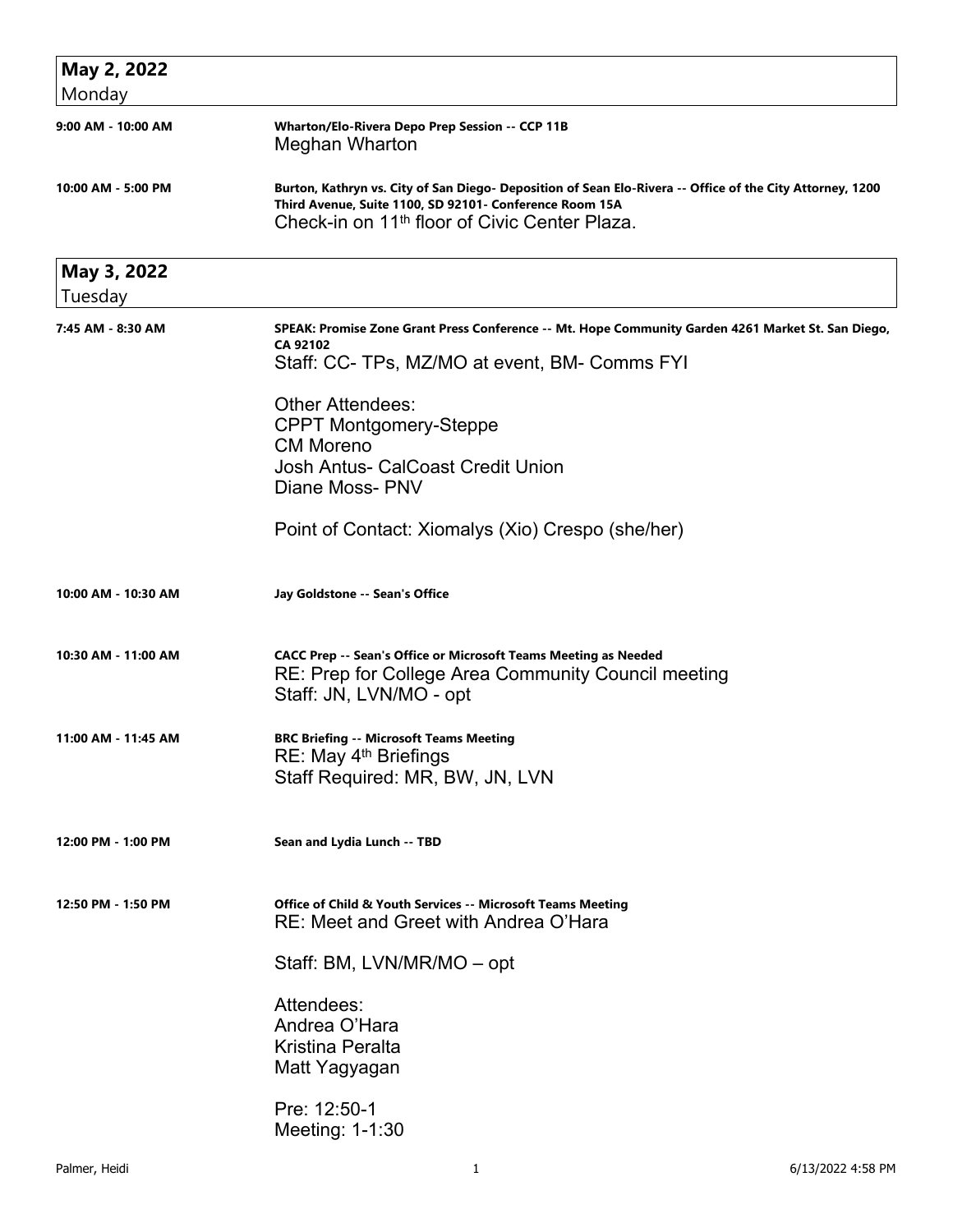| May 3, 2022 Continued<br>Tuesday |                                                                                                                                                                                                                                                                                       |
|----------------------------------|---------------------------------------------------------------------------------------------------------------------------------------------------------------------------------------------------------------------------------------------------------------------------------------|
|                                  | Post: 1:30-50                                                                                                                                                                                                                                                                         |
|                                  | POC: Cindy Chertkov                                                                                                                                                                                                                                                                   |
| 2:00 PM - 2:30 PM                | <b>CP/CAO Weekly Briefing -- Microsoft Teams Meeting</b>                                                                                                                                                                                                                              |
| 2:30 PM - 3:00 PM                | Bi-Weekly PO Check-in -- Microsoft Teams Meeting<br>RE: Discuss People's Ordinance                                                                                                                                                                                                    |
|                                  | Staff: LVN, BD, MR                                                                                                                                                                                                                                                                    |
| 3:00 PM - 3:30 PM                | <b>Stefanie Benevenuto -- Microsoft Teams Meeting</b><br>RE: Follow up to WDC delegation trip and to discuss the housing<br>commission                                                                                                                                                |
|                                  | Staff: LVN                                                                                                                                                                                                                                                                            |
| 3:30 PM - 5:00 PM                | <b>DNS</b>                                                                                                                                                                                                                                                                            |
| 5:30 PM - 6:00 PM                | SPEAK: College Area Community Council -- College Area Business District Office, 4704 College Ave<br>RE: Update on 2022 priorities, as well as general City and D9 efforts                                                                                                             |
|                                  | Staff: JN, MO-opt                                                                                                                                                                                                                                                                     |
|                                  | Speak time: 5:40                                                                                                                                                                                                                                                                      |
|                                  | POC: Jim Jennings                                                                                                                                                                                                                                                                     |
| May 4, 2022<br>Wednesday         |                                                                                                                                                                                                                                                                                       |
| 8:00 AM - 8:45 AM                | <b>BRC Briefing -- Microsoft Teams Meeting</b><br>RE: May 5 <sup>th</sup> Briefings                                                                                                                                                                                                   |
|                                  | Staff Required: MR, BD, MZ, BW, JN, LVN                                                                                                                                                                                                                                               |
| 9:00 AM - 12:00 PM               | <b>BRC</b> -- Chambers<br><b>IBA Review of FY23 Proposed Budget</b><br>Introduction from the Chief Operating Officer<br><b>Performance and Analytics</b><br>Homelessness Strategies and Solutions<br>Office of Race & Equity<br>Communications<br><b>Office of Emergency Services</b> |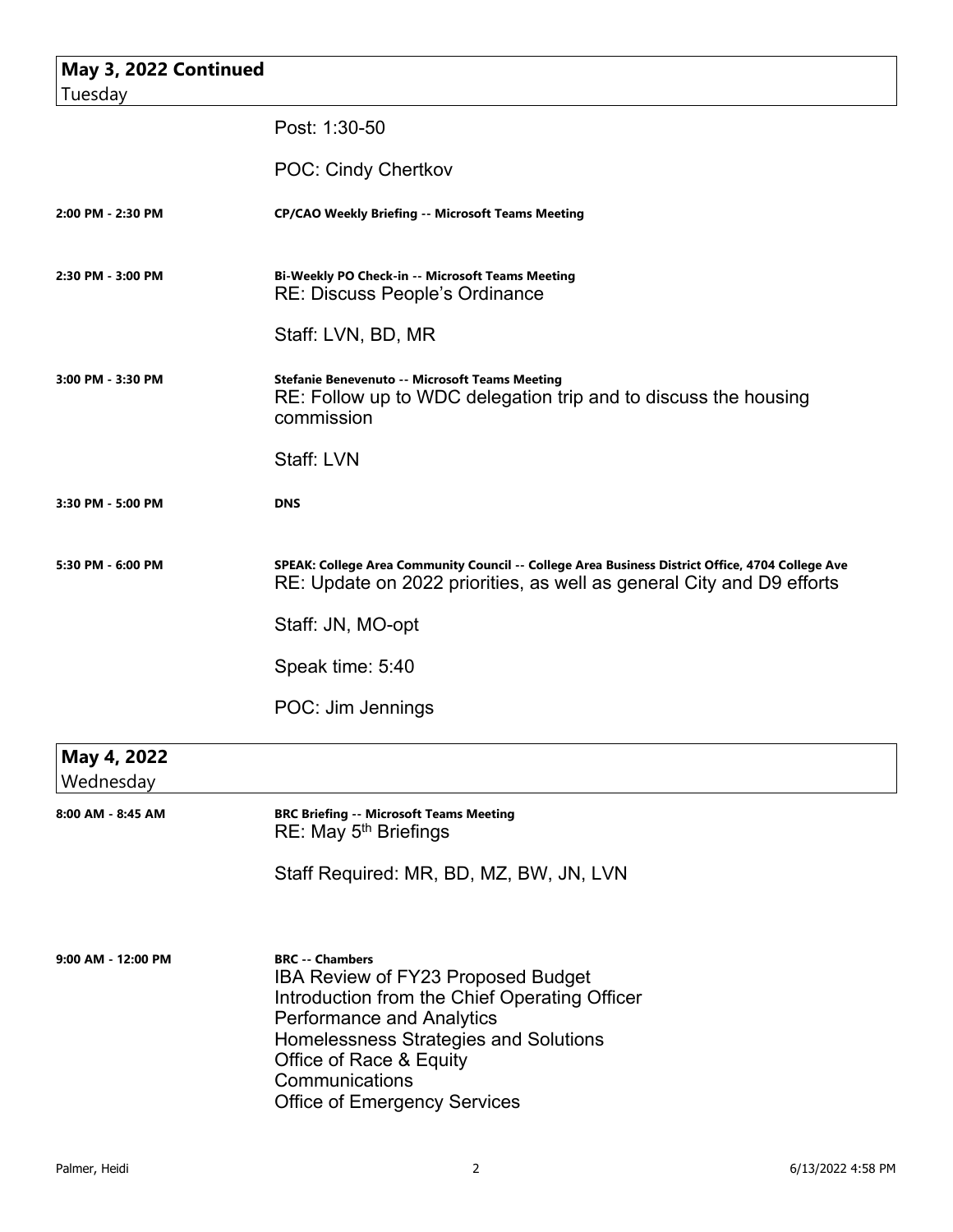| May 4, 2022 Continued |                                                                                                                     |
|-----------------------|---------------------------------------------------------------------------------------------------------------------|
| Wednesday             |                                                                                                                     |
| 1:15 PM - 1:55 PM     | SDHC -- Teams/Zoom<br>RE: Housing Commission FY23 Budget Briefing                                                   |
|                       | Staff: BW, MR-opt                                                                                                   |
|                       | Attendees:                                                                                                          |
|                       | <b>Jeff Davis</b>                                                                                                   |
|                       | <b>Suket Dayal</b>                                                                                                  |
|                       | Lisa Jones<br>Azucena Valladolid                                                                                    |
|                       | <b>Emily Jacobs</b>                                                                                                 |
|                       | <b>Christelle Van Der Windt</b>                                                                                     |
|                       | Pre: None                                                                                                           |
|                       | Meeting: 1:15-45                                                                                                    |
|                       | Post: 1:45-55                                                                                                       |
|                       | POC: Mercy A Maestre                                                                                                |
| 2:00 PM - 5:00 PM     | <b>BRC -- Chambers</b>                                                                                              |
|                       | Overview from the Chief Financial Officer                                                                           |
|                       | <b>City Treasurer</b><br>Debt Management                                                                            |
|                       | Department of Finance                                                                                               |
|                       | <b>Special Promotional Programs</b>                                                                                 |
|                       | <b>Citywide Program Expenditures</b>                                                                                |
|                       | <b>Purchasing &amp; Contracting</b>                                                                                 |
|                       | <b>Information Technology</b>                                                                                       |
|                       | <b>Risk Management</b>                                                                                              |
|                       | <b>Economic Development</b><br><b>City Clerk</b>                                                                    |
|                       |                                                                                                                     |
| 5:15 PM - 5:45 PM     | George Schaefer Bon Voyage (4:30-6:30) -- Topside Terrace at the Hotel Republic 421 B Street San Diego,<br>CA 92101 |
|                       | Staff: LVN                                                                                                          |
| 6:00 PM - 7:30 PM     | <b>BRC</b> -- Chambers                                                                                              |
|                       | RE: Public Hearing on Fiscal Year 2023 Proposed Budget                                                              |
| May 5, 2022           |                                                                                                                     |
| Thursday              |                                                                                                                     |
| 8:00 AM - 8:45 AM     | <b>BRC -- Microsoft Teams Meeting</b><br>RE: May 6 <sup>th</sup> Briefing                                           |
|                       | Staff Required: MR, MO, W, LVN                                                                                      |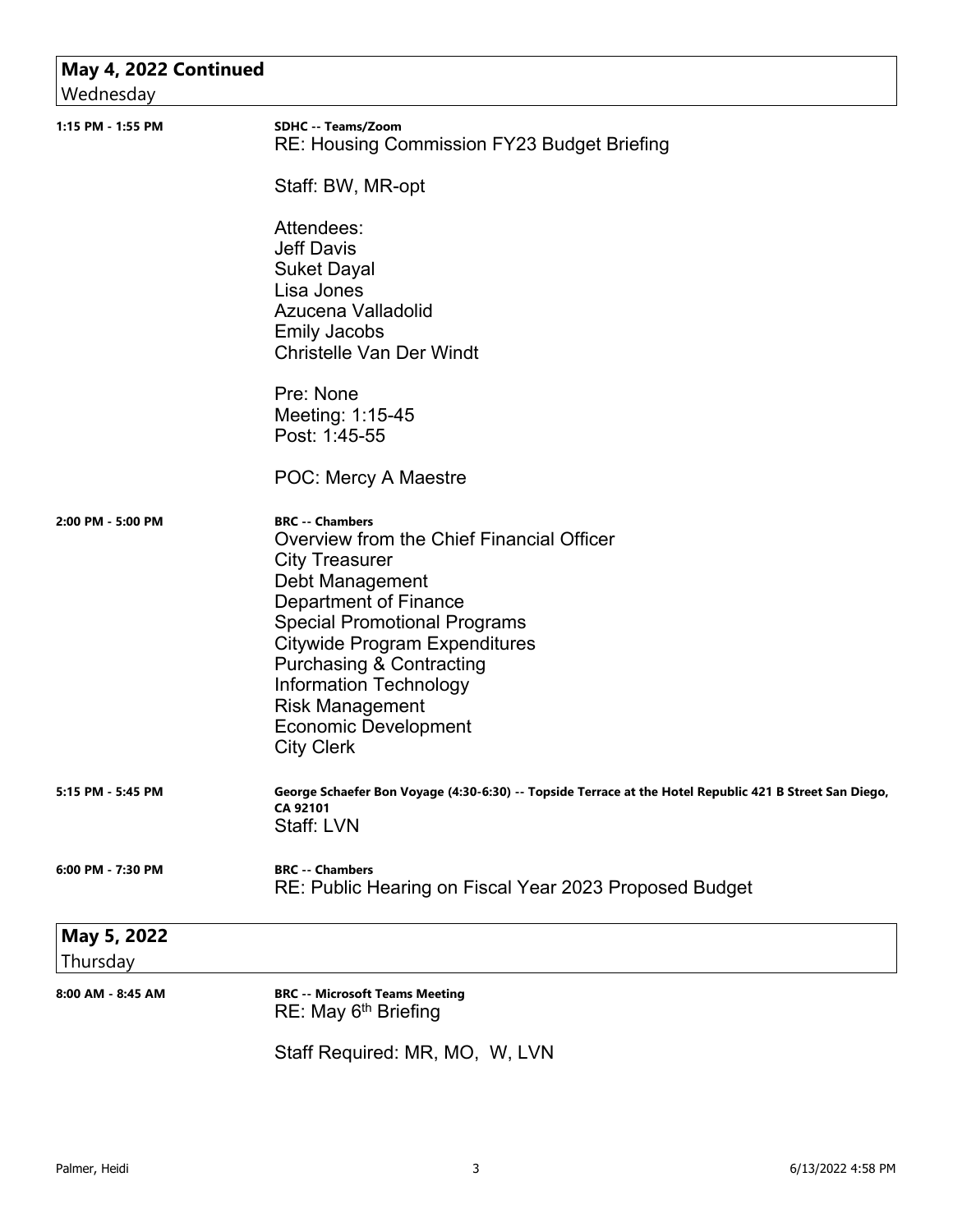| May 5, 2022 Continued<br>Thursday |                                                                                                                                                                                                                                        |
|-----------------------------------|----------------------------------------------------------------------------------------------------------------------------------------------------------------------------------------------------------------------------------------|
| 9:00 AM - 12:00 PM                | <b>BRC -- Chambers</b><br>Overview from the Deputy Chief Operating Officer Kristina Peralta<br>Library<br><b>Parks &amp; Recreation</b><br><b>Cultural Affairs</b><br>Special Events & Filming<br>Compliance<br><b>Human Resources</b> |
| 12:00 PM - 12:30 PM               | Forward Docket Briefing -- Sean's Office or Microsoft Teams Meeting<br><b>RE: Review Items for Future Dockets</b>                                                                                                                      |
|                                   | Staff: LVN, MR, HL, CC                                                                                                                                                                                                                 |
| 12:50 PM - 1:50 PM                | MTS -- Zoom<br>RE: Discuss the YOP (Data, True-Cost Analysis, Carbon Footprint<br>Framing) Program                                                                                                                                     |
|                                   | Staff: JG, LVN-opt                                                                                                                                                                                                                     |
|                                   | Attendees:<br><b>Sharon Cooney</b><br><b>Julia Tuer</b><br><b>Stacie Bishop</b><br><b>Denis Desmond</b><br>Dalia Gonzalez                                                                                                              |
|                                   | Pre: 12:50-1<br>Meeting: 1-1:45<br>Post: 1:45-50                                                                                                                                                                                       |
|                                   | POC:<br>D9- Heidi Palmer<br><b>MTS- Dalia Gonzalez</b>                                                                                                                                                                                 |
| 2:00 PM - 5:00 PM                 | <b>BRC</b> -- Chambers<br>Overview from the Deputy Chief Operating Officer Alia Khouri<br><b>Public Utilities</b><br>Stormwater<br><b>Real Estate and Airport Management</b><br><b>General Services</b>                                |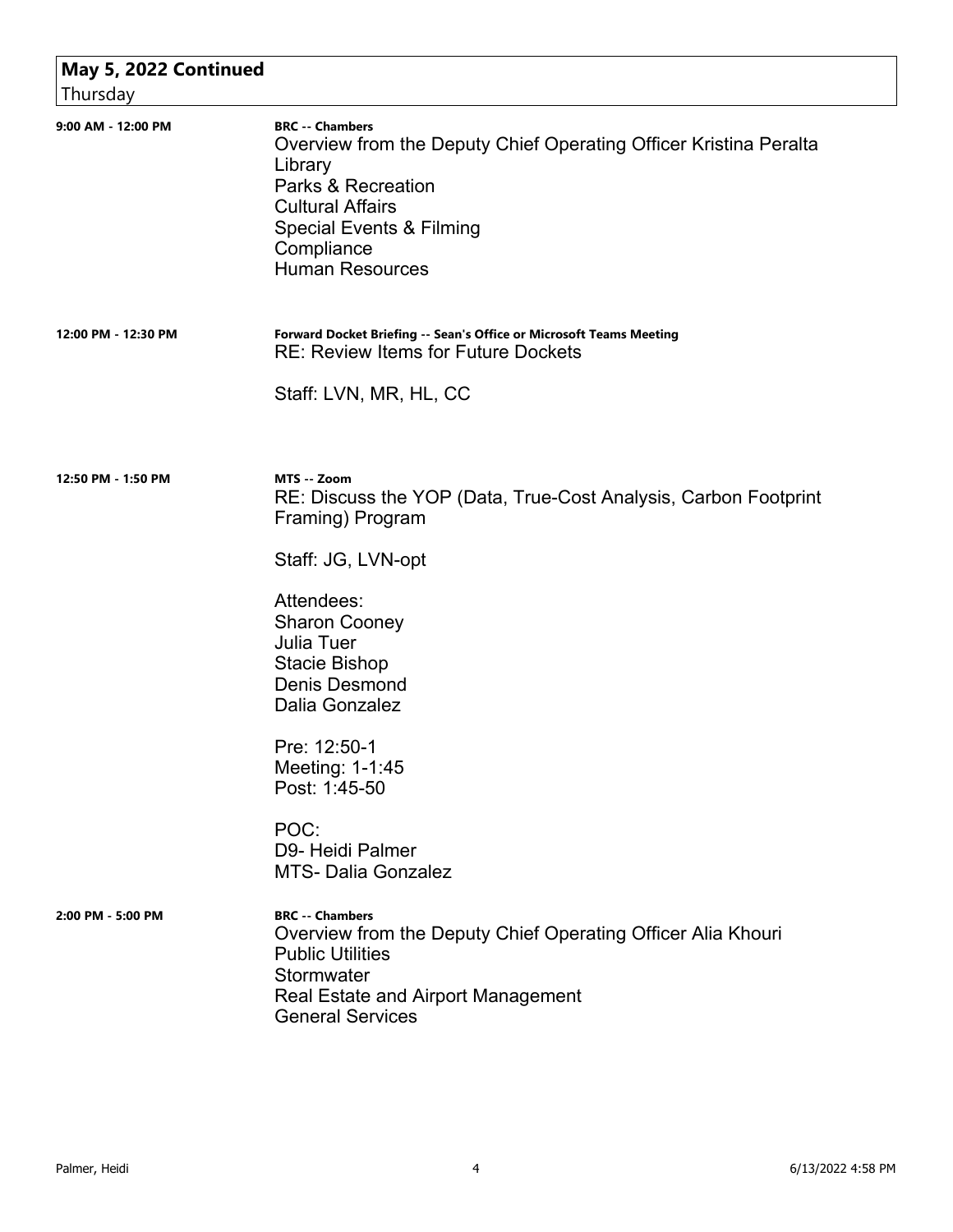| May 6, 2022<br>Friday   |                                                                                                                                                                                                                                |
|-------------------------|--------------------------------------------------------------------------------------------------------------------------------------------------------------------------------------------------------------------------------|
| 8:00 AM - 8:45 AM       | <b>BRC Briefing -- Microsoft Teams Meeting</b><br>RE: May 9 <sup>th</sup> Briefings                                                                                                                                            |
|                         | Staff Required: MR, JG, BW, BD                                                                                                                                                                                                 |
| 9:00 AM - 12:00 PM      | <b>BRC -- Chambers</b><br>Police<br><b>Fire-Rescue</b>                                                                                                                                                                         |
| 12:30 PM - 2:00 PM      | Chair: SANDAG Regional Planning Committee -- SANDAG Board Room<br>POC: Francesca Webb                                                                                                                                          |
| 2:00 PM - 5:00 PM       | <b>BRC</b>                                                                                                                                                                                                                     |
| May 7, 2022<br>Saturday |                                                                                                                                                                                                                                |
| 9:00 AM - 10:00 AM      | <b>P/DNS</b>                                                                                                                                                                                                                   |
| 11:00 AM - 12:00 PM     | SPEAK: Bridge Church Community Center Grand Opening -- Bridge Church 3714 Teek St San Diego, CA<br>92113<br>Staff: MZ at event, CC-TPs, BM- Comms FYI<br>Other attendees:<br>Cpt. Manny Del Toro<br>Mayor invited, unconfirmed |
|                         | <b>POC: Steve Marron</b>                                                                                                                                                                                                       |
| 6:00 PM - 9:00 PM       | SPEAK: SD Wave First Home Game -- Torero Stadium 5998 Alcala Park San Diego, CA 92111<br>RE: Present proclamation to SD Wave and participate in the Coin Toss                                                                  |
|                         | Staff/Guest: CC, Ang                                                                                                                                                                                                           |
|                         | POC: Darci Bevan                                                                                                                                                                                                               |
| May 9, 2022<br>Monday   |                                                                                                                                                                                                                                |
| 8:00 AM - 8:30 AM       | <b>BRC Briefings -- Microsoft Teams Meeting</b><br>RE: May 10 <sup>th</sup> Briefings                                                                                                                                          |
|                         | Staff Required: MR, BW, JG, LVN, MO                                                                                                                                                                                            |
| 9:00 AM - 12:00 PM      | <b>BRC -- Chambers</b><br>Overview from the Deputy Chief Operating Officer- Jeff Sturak<br>Transportation                                                                                                                      |
| Palmer, Heidi           | 5<br>6/13/2022 4:58 PM                                                                                                                                                                                                         |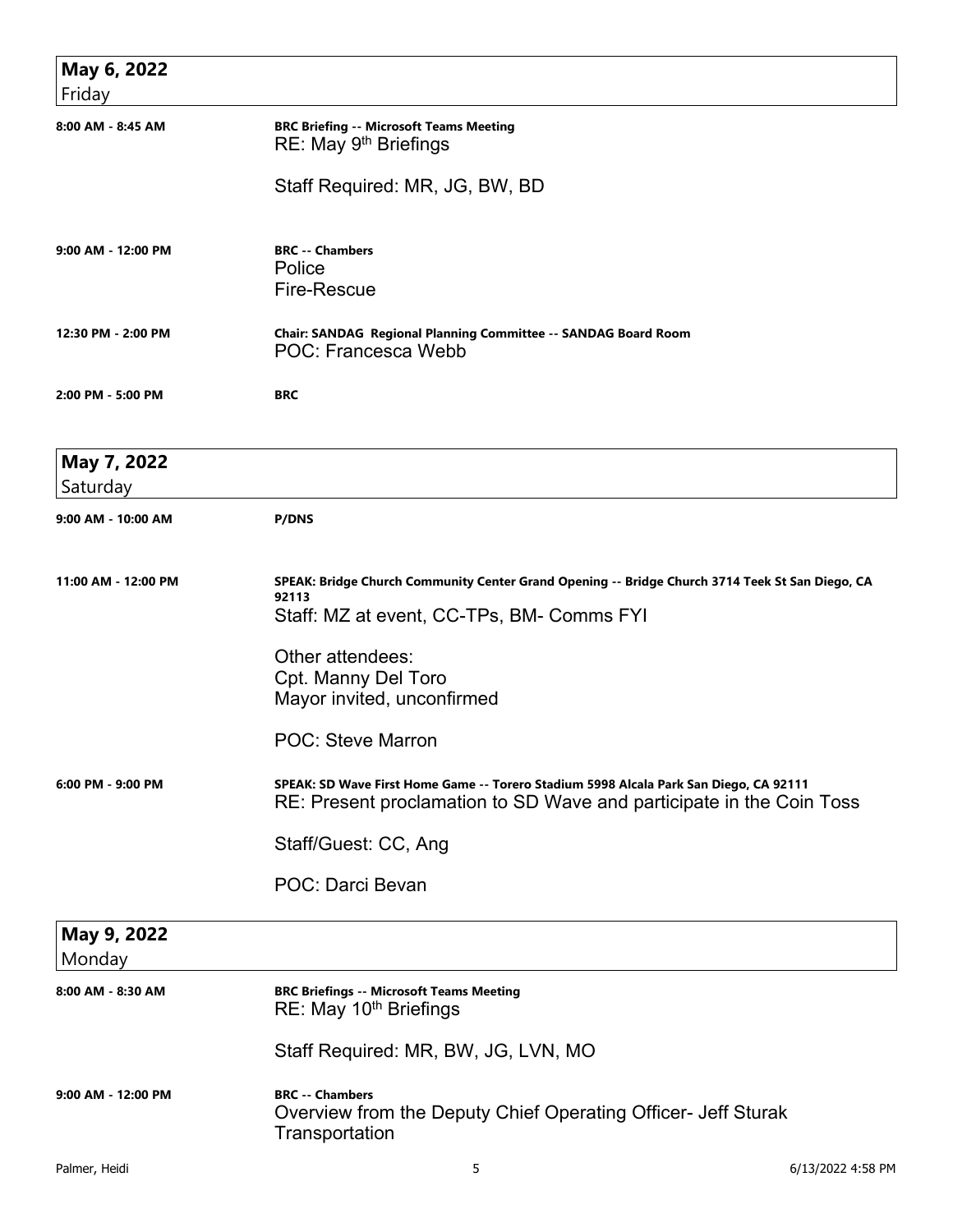| May 9, 2022 Continued<br>Monday |                                                                                                                                                                                                                                                |
|---------------------------------|------------------------------------------------------------------------------------------------------------------------------------------------------------------------------------------------------------------------------------------------|
|                                 | <b>Sustainability and Mobility</b><br>Planning<br><b>Development Services Environmental Services</b><br><b>Engineering and Capital Projects</b><br><b>Strategic Capital Projects</b>                                                           |
| 12:30 PM - 1:00 PM              | <b>APCD Briefing -- Microsoft Teams Meeting</b>                                                                                                                                                                                                |
| 1:00 PM - 1:20 PM               | <b>Elliott: Elo-Rivera -- Microsoft Teams Meeting</b>                                                                                                                                                                                          |
| 1:30 PM - 2:00 PM               | <b>Special Council Meeting -- Chambers</b>                                                                                                                                                                                                     |
| 2:00 PM - 5:00 PM               | <b>BRC</b> -- Chambers<br>Overview from the Deputy Chief Operating Officer (continued)<br><b>Capital Improvements Program</b><br>FY22 State of the CIP 6-Month Update<br>FY23 Proposed CIP Budget Overview<br><b>Review by Funding Sources</b> |
| 6:30 PM - 7:30 PM               | <b>SPEAK: SD Green New Deal Alliance -- Zoom</b><br>RE: Speak on People's Ordinance                                                                                                                                                            |
|                                 | Staff: BD                                                                                                                                                                                                                                      |
|                                 | POC: Bertha Rodriguez (she/her)                                                                                                                                                                                                                |
| May 10, 2022<br>Tuesday         |                                                                                                                                                                                                                                                |
| 8:05 AM - 8:55 AM               | Real Estate Assets Briefing -- Microsoft Teams Meeting<br><b>RE: Sports Arena NOA</b>                                                                                                                                                          |
|                                 | Staff: BD, LVN-opt                                                                                                                                                                                                                             |
|                                 | Attendees:<br><b>Penny Maus</b><br><b>Lucy Contreras</b><br>Christopher Ackerman-Avila                                                                                                                                                         |
|                                 | Pre: 8:05-15<br>Meeting: 8:15-45<br>Post: 8:45-55                                                                                                                                                                                              |
| 9:00 AM - 12:00 PM              | <b>BRC -- Chambers</b><br>San Diego Convention Center Corporation<br>IBA Review of Convention Center Corporation's FY23 Proposed Budget<br>San Diego Housing Commission                                                                        |
| Palmer, Heidi                   | 6<br>6/13/2022 4:58 PM                                                                                                                                                                                                                         |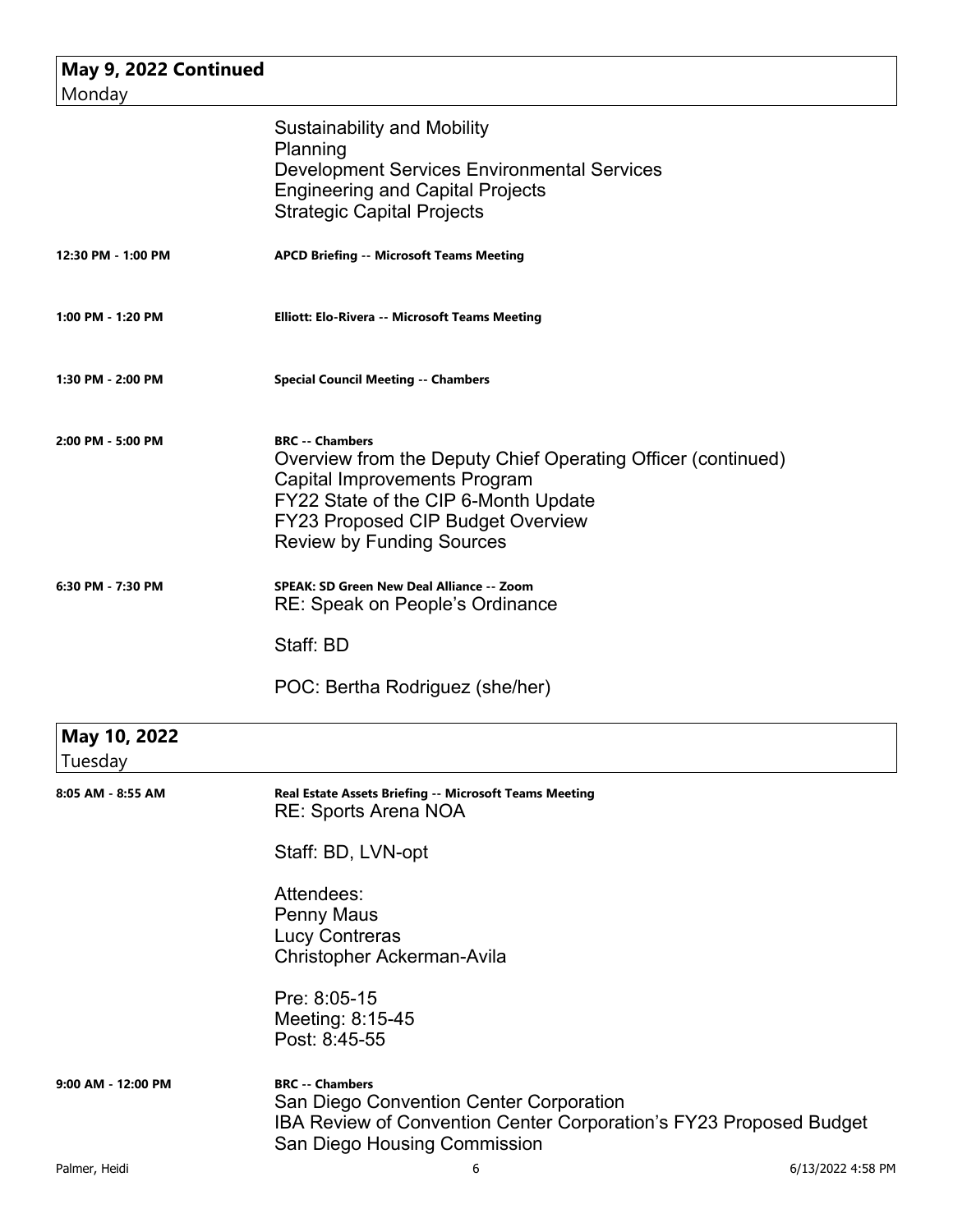| May 10, 2022 Continued    |                                                                                                                                                                                                                                                         |
|---------------------------|---------------------------------------------------------------------------------------------------------------------------------------------------------------------------------------------------------------------------------------------------------|
| Tuesday                   |                                                                                                                                                                                                                                                         |
|                           | Housing Innovations/Homeless Prevention and Rapid Rehousing<br>IBA Review of the Housing Commission's FY23 Proposed Budget<br>San Diego City Employees Retirement System<br>IBA Review of the Retirement System's Fy23 Proposed Budget                  |
| 12:10 PM - 12:40 PM       | <b>MTS/SANDAG Briefing -- Microsoft Teams Meeting</b>                                                                                                                                                                                                   |
| 12:40 PM - 1:25 PM        | Personnel- Former Director and Presidents -- Sean's Office<br><b>RE: Proposed Civil Service Charter Amendment Meeting</b>                                                                                                                               |
|                           | Staff: BD, LVN-opt                                                                                                                                                                                                                                      |
|                           | Attendees:<br>Hadi Dehghani<br><b>Matt Stephens</b><br>Joe Kloberdanz                                                                                                                                                                                   |
|                           | Pre: 12:40-45<br>Meeting: 12:45-1:15<br>Post: 1:15-25                                                                                                                                                                                                   |
| 1:30 PM - 2:00 PM         | Document Signing -- CAB 7th Floor<br>RE: Closing Document signing meeting for the Public Facilities Financing<br>Authority of the City of San Diego Sewer Revenue Bonds, Series 2022A<br>Staff: FYI-HL, LVN, BD                                         |
|                           | <b>POC: Michael Azhocar</b>                                                                                                                                                                                                                             |
| 2:00 PM - 5:00 PM         | <b>BRC</b> -- Chambers<br><b>City Attorney</b><br><b>City Auditor</b><br><b>Boards &amp; Commissions</b><br><b>Commission on Police Practices</b><br><b>Government Affairs</b><br><b>Civil Service Commission Personnel</b><br><b>Ethics Commission</b> |
| 6:00 PM - 8:00 PM         | <b>Steve Cushman -- Grant Grill</b>                                                                                                                                                                                                                     |
| May 11, 2022<br>Wednesday |                                                                                                                                                                                                                                                         |
| 7:30 AM - 8:00 AM         | <b>OCYS Check-in -- Zoom</b><br>RE: San Diego for Every Child OCYS Check-In                                                                                                                                                                             |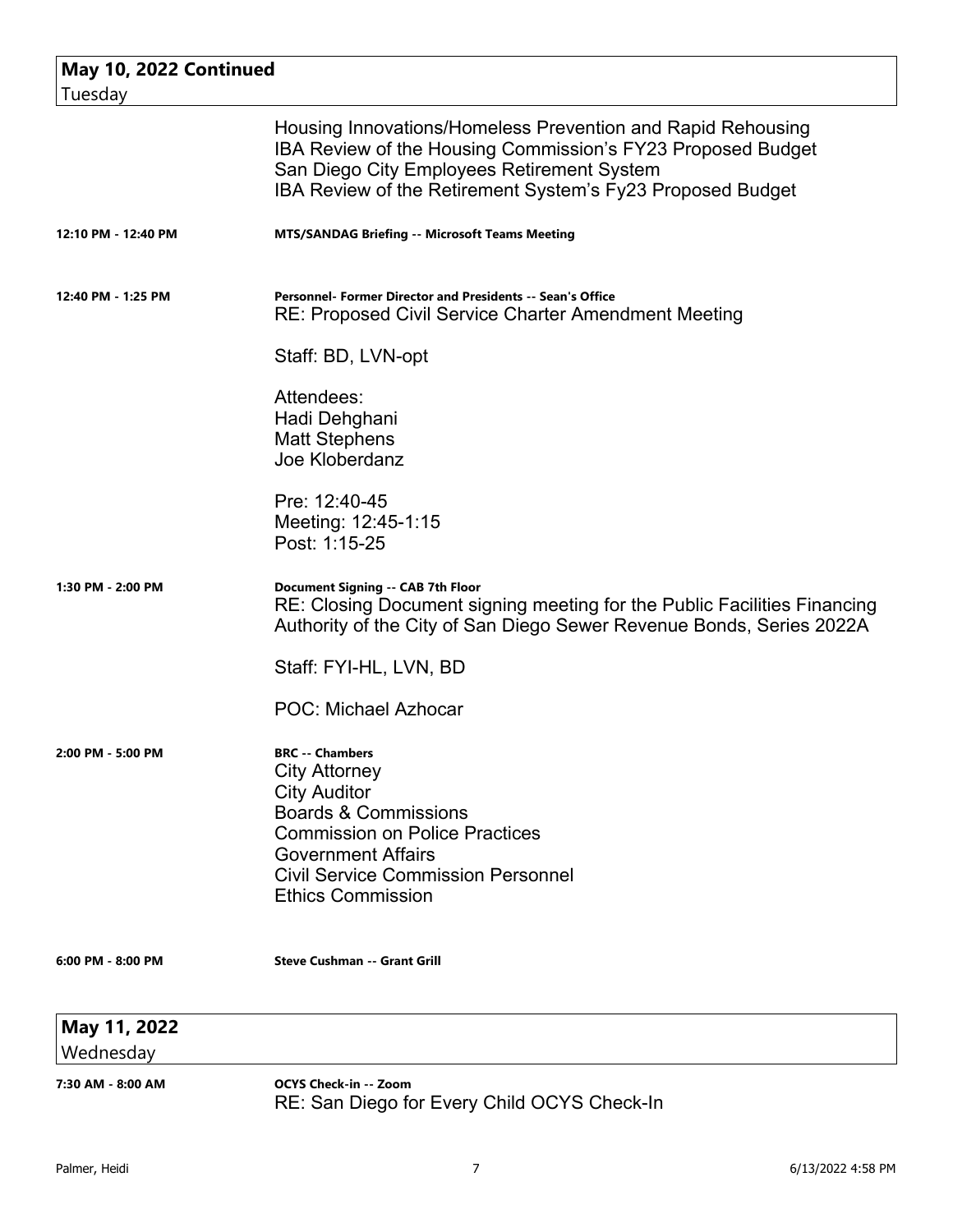| May 11, 2022 Continued<br>Wednesday |                                                                                                                                                                                                                                                                                                                                                                                                                                                                                                                                                                                                                                                            |
|-------------------------------------|------------------------------------------------------------------------------------------------------------------------------------------------------------------------------------------------------------------------------------------------------------------------------------------------------------------------------------------------------------------------------------------------------------------------------------------------------------------------------------------------------------------------------------------------------------------------------------------------------------------------------------------------------------|
| 9:30 AM - 5:00 PM                   | C2C Governing Board Meeting -- 1102 Q Street 3rd Floor, Sacramento CA 95811<br><b>POC: Sydney Armendariz</b>                                                                                                                                                                                                                                                                                                                                                                                                                                                                                                                                               |
| May 12, 2022                        |                                                                                                                                                                                                                                                                                                                                                                                                                                                                                                                                                                                                                                                            |
| Thursday                            |                                                                                                                                                                                                                                                                                                                                                                                                                                                                                                                                                                                                                                                            |
| 8:00 AM - 8:30 AM                   | Mitch Mitchell -- Achilles Coffee Roasters 100 Park Blvd Suite 175, San Diego CA 92101<br>RE: Discuss housing commission                                                                                                                                                                                                                                                                                                                                                                                                                                                                                                                                   |
|                                     | Staff: None                                                                                                                                                                                                                                                                                                                                                                                                                                                                                                                                                                                                                                                |
| 9:00 AM - 12:00 PM                  | MTS Board Meeting (Public Hearing) -- Zoom/Board Room<br>POC: Dalia Gonzalez                                                                                                                                                                                                                                                                                                                                                                                                                                                                                                                                                                               |
| 12:50 PM - 1:50 PM                  | CP Elo-Rivera/CM Cate Monthly Meeting -- D9 Office<br>RE: Monthly check-in                                                                                                                                                                                                                                                                                                                                                                                                                                                                                                                                                                                 |
|                                     | Attendees:<br><b>CP Elo-Rivera</b><br>Lydia Van Note<br><b>CM Cate</b><br><b>Francis Barraza</b>                                                                                                                                                                                                                                                                                                                                                                                                                                                                                                                                                           |
|                                     | POC: Libbie Nienstedt or Heidi Palmer                                                                                                                                                                                                                                                                                                                                                                                                                                                                                                                                                                                                                      |
|                                     | Pre: 12:50-1<br>Meeting: 1-1:30<br>Post: 1:30-50                                                                                                                                                                                                                                                                                                                                                                                                                                                                                                                                                                                                           |
| 1:50 PM - 2:50 PM                   | National Black Contractors Association, LISC, and Urban League -- Zoom<br>RE: SoCal Apprenticeship Program, National Black Contractors<br>Association of USA Inc, LISC San Diego, & Urban League of San Diego<br>want to encourage City of San Diego to add language to the city's ballot<br>initiative overturning the ban on Project Labor Agreement to increase the<br>amount of union taxpayer apprenticeships being provided to Blacks, Asian<br>Pacific Islanders, and women. In addition, they request that the city amend<br>the current Project Labor Agreement on the Pure Water Program to include<br>more apprenticeships to the above groups. |
|                                     | Staff: LVN                                                                                                                                                                                                                                                                                                                                                                                                                                                                                                                                                                                                                                                 |
|                                     | Attendees:<br><b>Wanda Rogers</b><br><b>Ricardo Flores</b><br>Al Abdallah                                                                                                                                                                                                                                                                                                                                                                                                                                                                                                                                                                                  |
|                                     | Pre: 1:50-2<br>Meeting: 2-2:30<br>Post: 2:30-50                                                                                                                                                                                                                                                                                                                                                                                                                                                                                                                                                                                                            |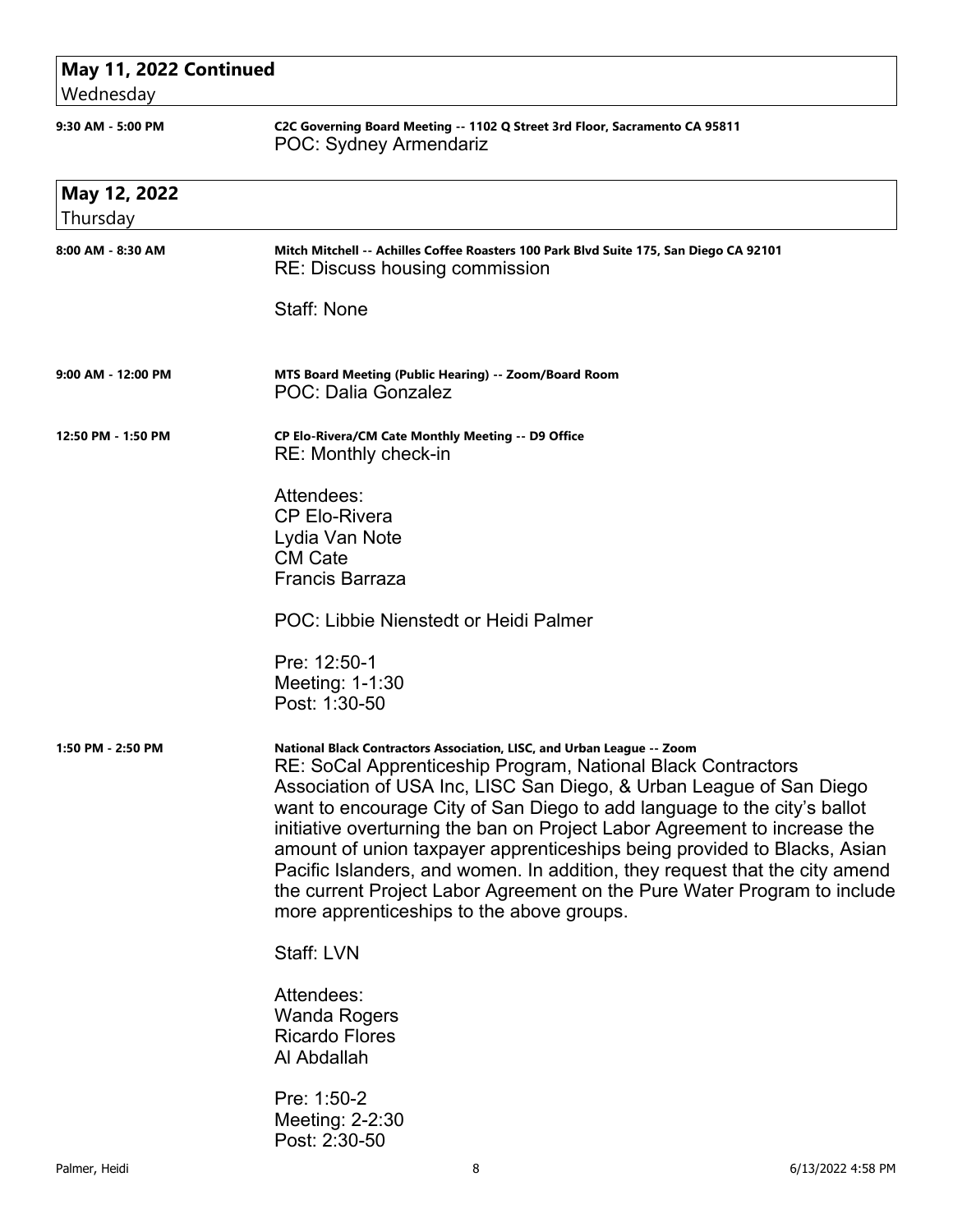|                        | POC: Wanda L Rogers                                                                                                          |
|------------------------|------------------------------------------------------------------------------------------------------------------------------|
| 3:00 PM - 3:30 PM      | <b>CP/CAO Weekly Briefing -- Microsoft Teams Meeting</b>                                                                     |
| 3:30 PM - 4:00 PM      | <b>Weekly IBA Meeting -- D9 Office or Microsoft Teams</b>                                                                    |
| 4:00 PM - 5:00 PM      | <b>Docket Briefing -- Microsoft Teams Meeting</b>                                                                            |
| 5:00 PM - 7:00 PM      | APCD Governing Board Budget Hearing -- Zoom                                                                                  |
| May 13, 2022<br>Friday | the control of the control of the control of the control of the control of                                                   |
| 9:00 AM - 12:00 PM     | <b>SANDAG Board Meeting -- Zoom</b>                                                                                          |
| 12:30 PM - 1:00 PM     | CP Elo-Rivera, CA Elliott & Youth Will -- Zoom<br>RE: Discuss the San Diego Community Justice Initiative                     |
|                        | Attendees:<br><b>CP Elo-Rivera</b>                                                                                           |
|                        | Maryan Osman                                                                                                                 |
|                        | <b>City Attorney Elliott</b><br>Safia Haidari                                                                                |
|                        | Warsan Artan<br>Maya De La Torre                                                                                             |
| 12:50 PM - 1:50 PM     | CP Elo-Rivera/Jay Goldstone Monthly Meeting -- D9 Office<br><b>RE: Monthly Check-in</b>                                      |
|                        | Attendees:<br><b>CP Elo-Rivera</b>                                                                                           |
|                        | Lydia Van Note                                                                                                               |
|                        | POC: Jessica Gonzalez                                                                                                        |
|                        | Pre: 12:50-1<br>Meeting: 1-1:30<br>Post: 1:30-50                                                                             |
| 1:50 PM - 2:50 PM      | SDCCD -- Zoom<br>RE: Discuss an MOU for holding future commencement ceremonies at<br>Spreckles Organ Pavilion in Balboa Park |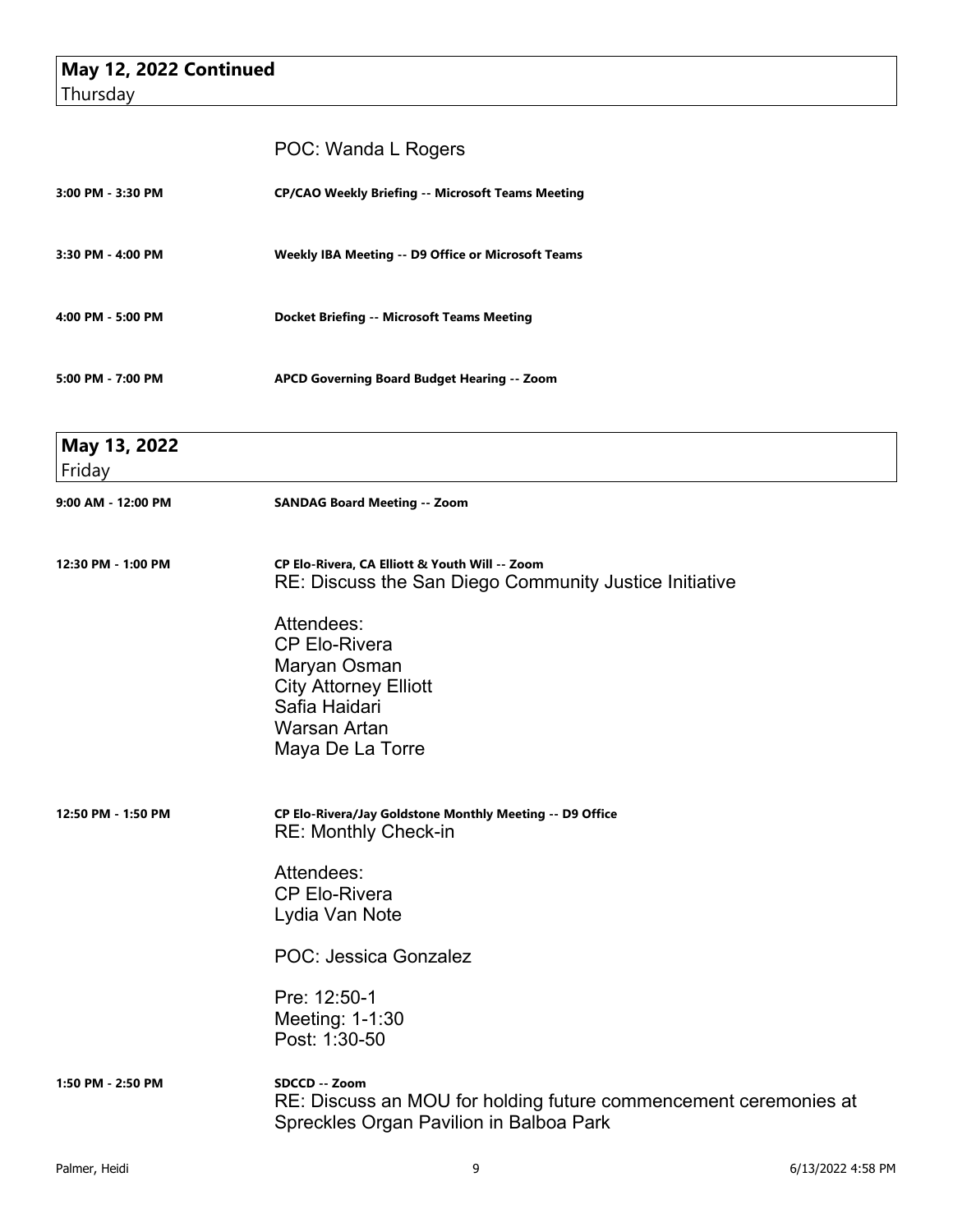| May 13, 2022 Continued<br>Friday |                                                                                                                                                                               |
|----------------------------------|-------------------------------------------------------------------------------------------------------------------------------------------------------------------------------|
|                                  | Staff: BM                                                                                                                                                                     |
|                                  | Attendees:<br><b>Ricky Shabazz</b><br><b>Kay Faulconer</b><br><b>Jack Beresford</b>                                                                                           |
|                                  | Pre: 1:50-2<br>Meeting: 2-2:30<br>Post: 2:30-50                                                                                                                               |
|                                  | <b>POC: Jack Beresford</b>                                                                                                                                                    |
| 3:30 PM - 4:00 PM                | Forward Docket Briefing -- Sean's Office/Microsoft Teams<br><b>RE: Review Items for future dockets</b>                                                                        |
|                                  | Staff: LVN, MR, HL, CC                                                                                                                                                        |
| 4:15 PM - 5:00 PM                | CP Elo-Rivera Briefing for May 17, 2022 Closed Session -- Microsoft Teams Meeting                                                                                             |
| May 14, 2022<br>Saturday         |                                                                                                                                                                               |
| 10:00 AM - 12:00 PM              | SPEAK: Budget Forum w/ D4 & IBA -- Mtn View Rec Center 641 S Boundary St San Diego, CA 92113<br>RE: Budget Forum w D4 & IBA                                                   |
|                                  | <b>Other Attendees:</b><br><b>CPPT Montgomery-Steppe</b><br><b>Charles Modica</b>                                                                                             |
| 3:00 PM - 3:30 PM                | SPEAK: Annual Alvarado Estates Annual Members/Residents Meeting -- Alvarado Estates Community Park<br>4774 Yerba Santa Dr. San Diego, CA 92115<br>Staff: JN, CC/BM- Comms FYI |
|                                  | <b>Other Attendees:</b><br><b>MTG</b><br>Fletcher<br>Ward<br><b>Atkins</b><br>SDSU Leadership                                                                                 |

POC: Jose Reynoso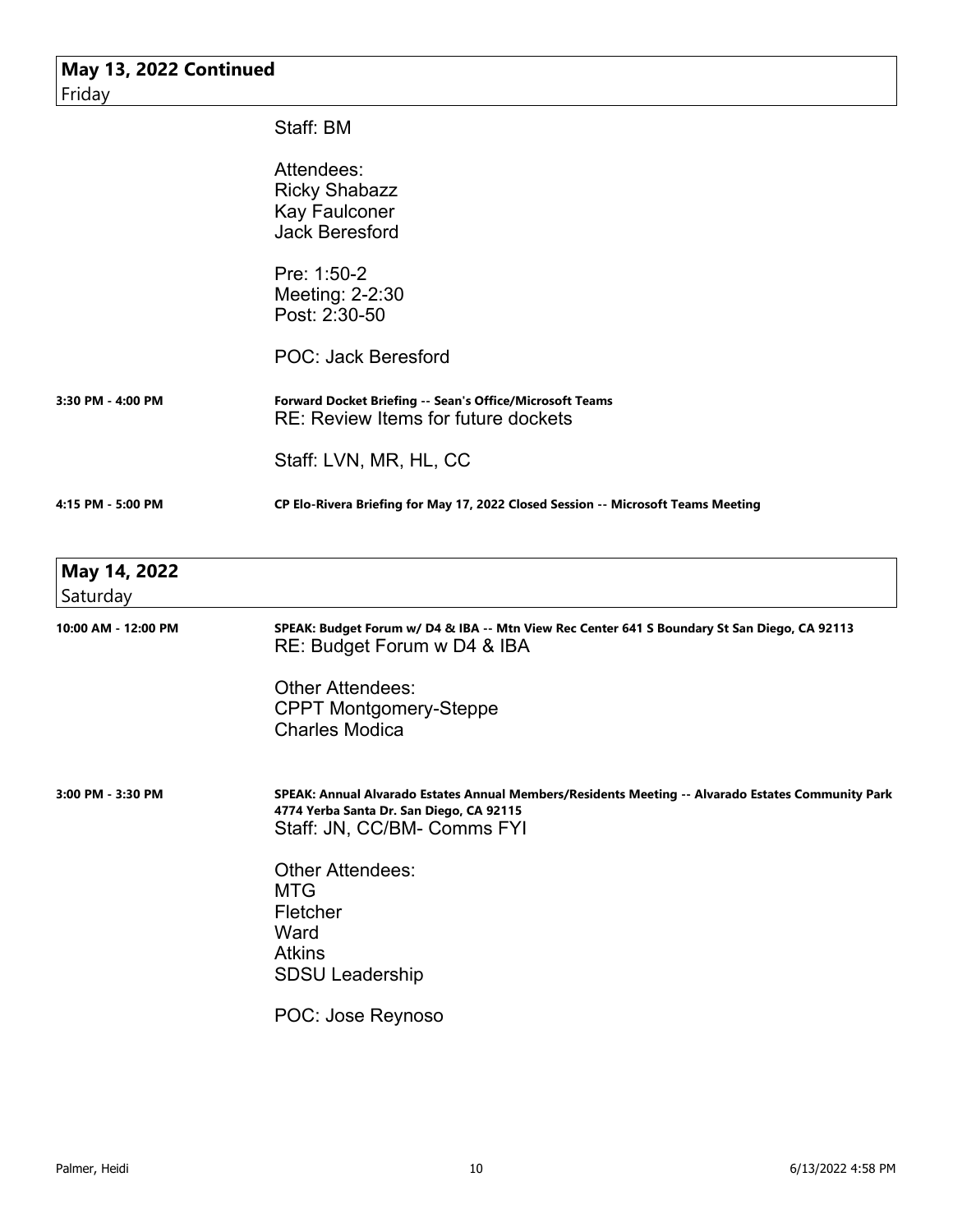| May 16, 2022        |                                                                                                                                                                                    |
|---------------------|------------------------------------------------------------------------------------------------------------------------------------------------------------------------------------|
| Monday              |                                                                                                                                                                                    |
| 9:00 AM - 10:00 AM  | <b>Managers Check-in -- Microsoft Teams Meeting</b>                                                                                                                                |
| 10:00 AM - 11:00 AM | <b>Staff Meeting -- Microsoft Teams Meeting</b>                                                                                                                                    |
| 11:00 AM - 11:30 AM | Bi-Weekly PO Check-In -- Microsoft Teams Meeting<br><b>RE: Discuss People's Ordinance</b>                                                                                          |
|                     | Staff: LVN, BD, MR                                                                                                                                                                 |
| 11:30 AM - 1:30 PM  | <b>Staff Lunch -- Westgate Terrace</b>                                                                                                                                             |
| 1:50 PM - 2:50 PM   | CP Elo-Rivera/CM Campillo Monthly Meeting -- D9 Office<br><b>RE: Monthly Check-In</b>                                                                                              |
|                     | Attendees:<br><b>CP Elo-Rivera</b><br>Lydia Van Note<br><b>CM Campillo</b><br><b>Michael Simonsen</b>                                                                              |
|                     | POC: Cheryl Willis                                                                                                                                                                 |
|                     | Pre: 1:50-2<br>Meeting: 2-2:30<br>Post: 2:30-50                                                                                                                                    |
| 2:50 PM - 4:20 PM   | CP Elo-Rivera/CPPT Montgomery-Steppe -- D9 Office<br>RE: Monthly Check-in                                                                                                          |
|                     | Attendees:<br><b>CP Elo-Rivera</b><br>Lydia Van Note<br><b>CPPT Montgomery-Steppe</b><br>Henry Foster III<br>Pre: 2:50-3<br>Meeting: 3-4<br>Post: 4-4:20<br>POC: Stephanie Sanchez |
| 4:30 PM - 5:30 PM   | Sean and Lydia -- Sean's Office                                                                                                                                                    |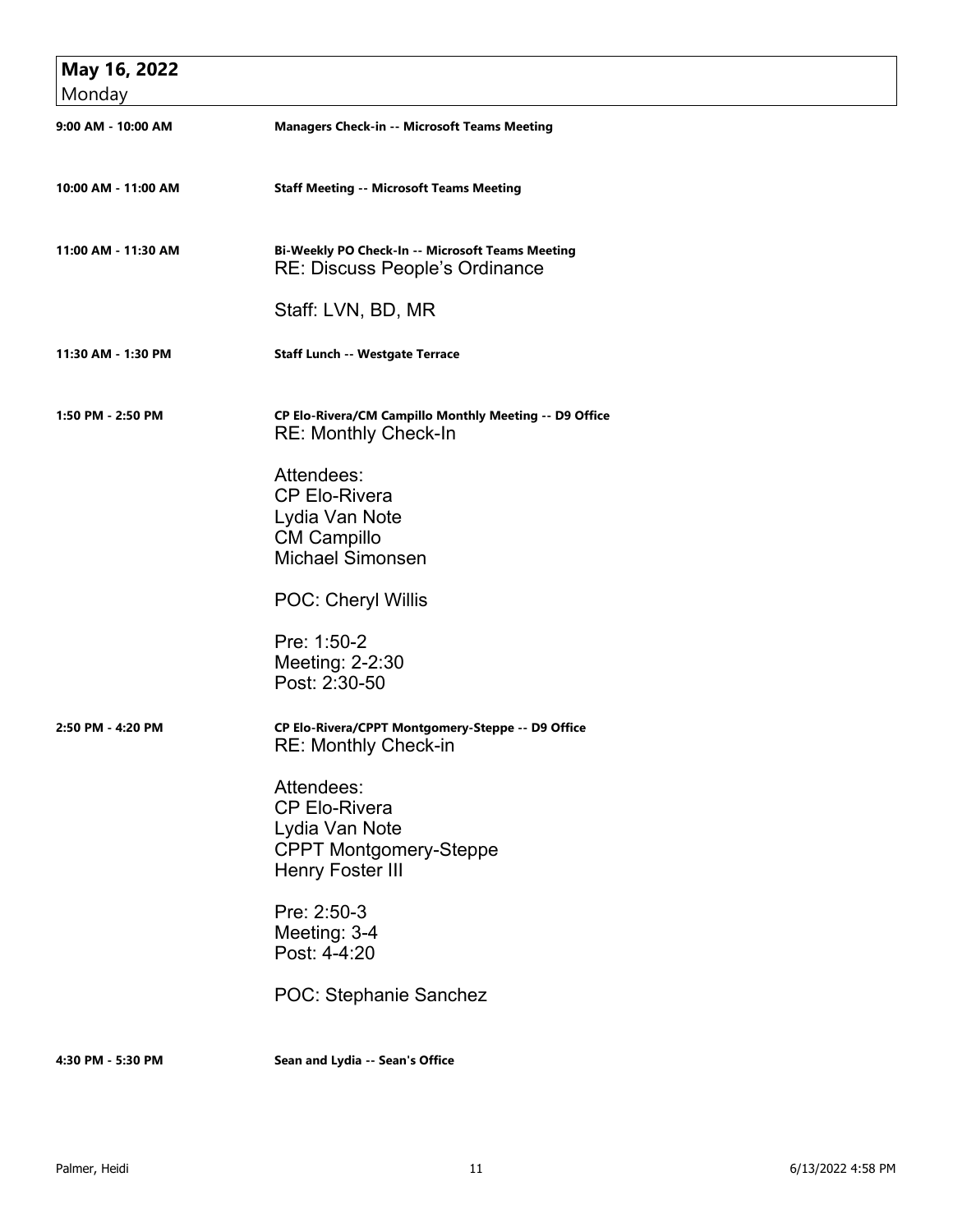|                     | May 16, 2022 Continued                                                      |  |
|---------------------|-----------------------------------------------------------------------------|--|
| Monday              |                                                                             |  |
| 5:30 PM - 6:00 PM   | <b>Council Prep -- Sean's Office</b>                                        |  |
| 6:00 PM - 9:30 PM   | Council -- Chambers/Zoom                                                    |  |
| May 17, 2022        |                                                                             |  |
| Tuesday             |                                                                             |  |
| 7:25 AM - 8:10 AM   | Carpenters Local 619 -- Zoom<br>RE: Discuss Sports Arena Development        |  |
|                     | Staff: LVN, MR                                                              |  |
|                     | Attendees:                                                                  |  |
|                     | <b>Humberto Peraza</b>                                                      |  |
|                     | Doug Hicks                                                                  |  |
|                     | Pre: 7:25-30                                                                |  |
|                     | Meeting: 7:30-8                                                             |  |
|                     | Post: 8-8:10                                                                |  |
|                     | POC: Humberto Peraza                                                        |  |
| 9:15 AM - 9:15 AM   | <b>Clark Middle School Students -- Chambers</b>                             |  |
|                     | RE: Students from the Life Skills elective students that Sean spoke to back |  |
|                     | in November asked to visit City Hall and attend a Council meeting           |  |
|                     | Staff: HP, JG/FP, CC/BM-Comms FYI                                           |  |
|                     | Attendees: Janel Meehan and 30 students along with some chaperones          |  |
|                     |                                                                             |  |
| 9:30 AM - 10:00 AM  | <b>Council Prep -- Sean's Office</b>                                        |  |
|                     |                                                                             |  |
| 10:00 AM - 11:00 AM | Council -- Chambers/Zoom                                                    |  |
|                     |                                                                             |  |
| 11:00 AM - 1:00 PM  | Closed Session- Sean to Chair -- Chambers/Zoom                              |  |
|                     |                                                                             |  |
| 2:00 PM - 6:00 PM   | Council/HA/PFFA -- Chambers/Zoom                                            |  |
|                     |                                                                             |  |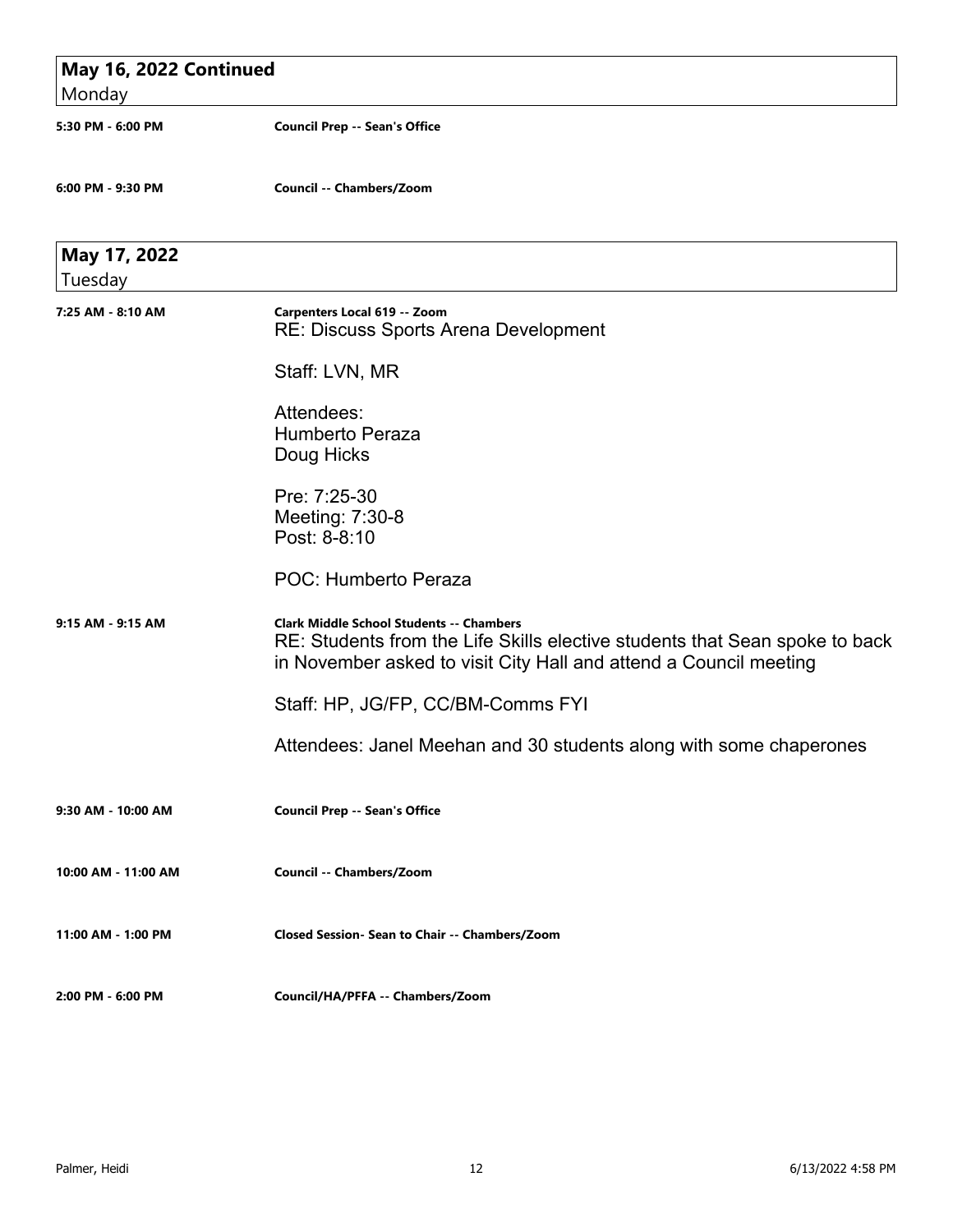| May 18, 2022        |                                                                                                                                |
|---------------------|--------------------------------------------------------------------------------------------------------------------------------|
| Wednesday           |                                                                                                                                |
| 8:00 AM - 8:45 AM   | <b>BRC Briefing -- Microsoft Teams Meeting</b><br>RE: May 19 <sup>th</sup> Briefings                                           |
|                     | Staff Required: MR, LVN                                                                                                        |
| 8:50 AM - 9:50 AM   | Kelly Moden -- Zoom<br>RE: People's Ordinance                                                                                  |
|                     | Staff: BD                                                                                                                      |
|                     | Attendees:<br>Kelly Moden                                                                                                      |
|                     | Pre: 8:50-9<br>Meeting: 9-9:30<br>Post: 9:30-9:50                                                                              |
|                     | POC: Kelly Moden                                                                                                               |
| 9:50 AM - 10:50 AM  | RTFH/lain de Jong -- Sean's Office<br>RE: Meet with RTFH and our constituent lain de Jong during lain's visit to<br>San Diego. |
|                     | Staff: BW, BM-opt                                                                                                              |
|                     | Attendees:<br>Jordan Beane<br>lain de Jong                                                                                     |
|                     | Pre: 9:50-10<br>Meeting: 10-10:30<br>Post: 10:30-50                                                                            |
|                     | POC: Jordan Beane                                                                                                              |
| 10:50 AM - 11:30 AM | CP Elo-Rivera/CM LaCava Monthly Meeting -- D9 Office<br><b>RE: Monthly Check-in</b>                                            |
|                     | Attendees:<br><b>CP Elo-Rivera</b><br>Lydia Van Note<br><b>CM LaCava</b><br><b>Vicky Joes</b>                                  |
|                     | POC: Venessa Jackson                                                                                                           |
|                     | Pre: 10:50-11<br>Meeting: 11-11:30<br>Post: None                                                                               |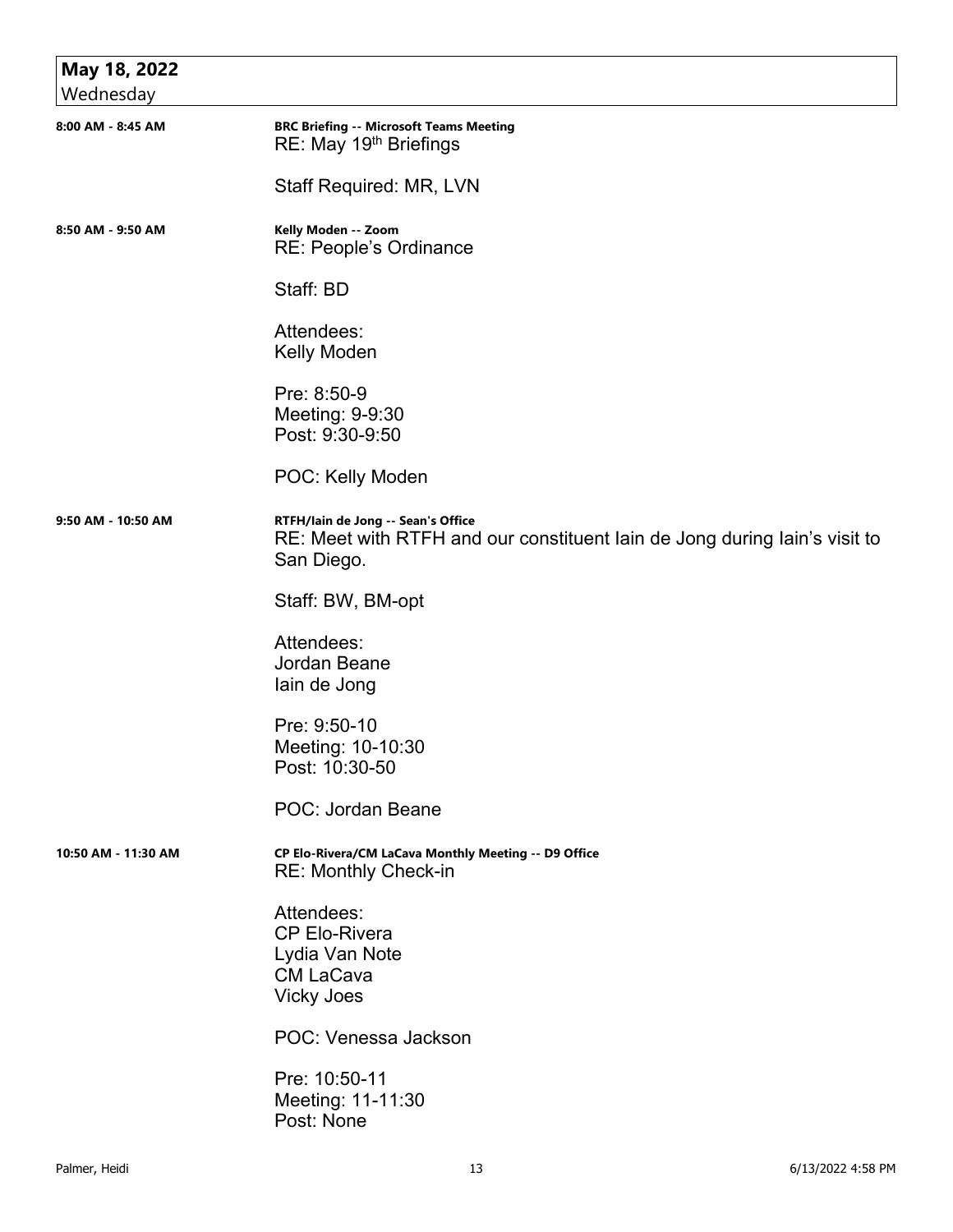| Wednesday          | May 18, 2022 Continued                                                                                                                                                                                                                                                                                                                                                                                                                                                                                                                            |  |  |
|--------------------|---------------------------------------------------------------------------------------------------------------------------------------------------------------------------------------------------------------------------------------------------------------------------------------------------------------------------------------------------------------------------------------------------------------------------------------------------------------------------------------------------------------------------------------------------|--|--|
| 12:00 PM - 1:20 PM | Lunch with Sup. Fletcher -- Super Cocina 3627 University Ave San Diego, CA 92104<br>RE: Tour Super Cocina (part of Business for Good)                                                                                                                                                                                                                                                                                                                                                                                                             |  |  |
|                    | Staff: BM                                                                                                                                                                                                                                                                                                                                                                                                                                                                                                                                         |  |  |
|                    | <b>Other Attendees:</b><br>Juan Pablo<br>Katrina<br>Sam Mazzio<br>Deana Ramos<br><b>Alexis Villanueva</b>                                                                                                                                                                                                                                                                                                                                                                                                                                         |  |  |
|                    | POC: Ana Laura Martinez (she/they)                                                                                                                                                                                                                                                                                                                                                                                                                                                                                                                |  |  |
| 1:50 PM - 2:50 PM  | CP Elo-Rivera/CM von Wilpert Monthly Meeting -- D9 Office<br><b>RE: Monthly Check-in</b>                                                                                                                                                                                                                                                                                                                                                                                                                                                          |  |  |
|                    | Attendees:<br><b>CP Elo-Rivera</b><br>Lydia Van Note<br><b>CM</b> von Wilpert<br>Jamie Fox                                                                                                                                                                                                                                                                                                                                                                                                                                                        |  |  |
|                    | POC: AJ Baker or Heidi Palmer                                                                                                                                                                                                                                                                                                                                                                                                                                                                                                                     |  |  |
|                    | Pre: None<br>Meeting: 2-2:30<br>Post: 2:30-50                                                                                                                                                                                                                                                                                                                                                                                                                                                                                                     |  |  |
| 2:50 PM - 3:50 PM  | CP Elo-Rivera/Chief Nisleit Monthly Meeting -- D9 Office<br>RE: Monthly Check-in                                                                                                                                                                                                                                                                                                                                                                                                                                                                  |  |  |
|                    | Attendees:<br><b>CP Elo-Rivera</b><br>Lydia Van Note<br><b>Chief Nisleit</b>                                                                                                                                                                                                                                                                                                                                                                                                                                                                      |  |  |
|                    | POC: Sarah Johnston                                                                                                                                                                                                                                                                                                                                                                                                                                                                                                                               |  |  |
|                    | Pre: 2:50-3<br>Meeting: 3-3:30<br>Post: 3:30-50                                                                                                                                                                                                                                                                                                                                                                                                                                                                                                   |  |  |
| 3:50 PM - 4:30 PM  | SPEAK: Interview w/ Adina Solomon -- Microsoft Teams Meeting<br>RE: I'm writing for Smart Cities Dive about the effects of city declarations.<br>In recent months and years, cities have declared climate emergencies,<br>racism as a public health crisis, housing affordability crises, etc. My story is<br>exploring what these declarations have accomplished. I'm speaking with a<br>mix of cities. I saw San Diego declared a shelter crisis for the third time. I<br>was wondering if I could speak with you about why San Diego took this |  |  |
| Palmer, Heidi      | 14<br>6/13/2022 4:58 PM                                                                                                                                                                                                                                                                                                                                                                                                                                                                                                                           |  |  |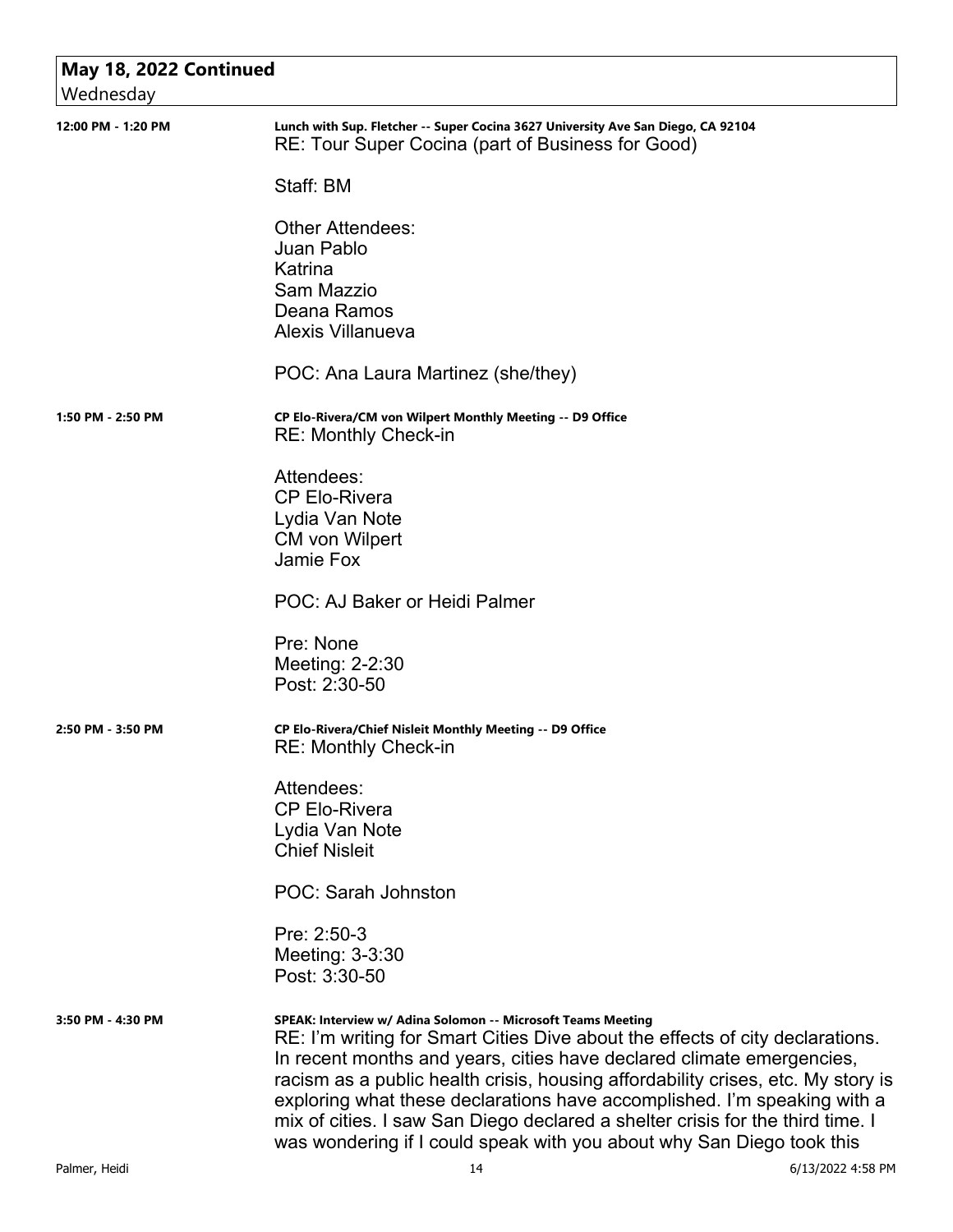| May 18, 2022 Continued<br>Wednesday |                                                                                                                                                                                                                                                                                                                            |
|-------------------------------------|----------------------------------------------------------------------------------------------------------------------------------------------------------------------------------------------------------------------------------------------------------------------------------------------------------------------------|
|                                     | action, the effects of the declaration, what changes/powers the declaration<br>unlocks, and if there are any policy reforms/funding that came with the<br>declaration.                                                                                                                                                     |
|                                     | Staff: CC                                                                                                                                                                                                                                                                                                                  |
|                                     | Pre: 3:50-4<br>Meeting: 4-4:20<br>Post: 4:20-30                                                                                                                                                                                                                                                                            |
|                                     | POC: Adina Solomon (she/her)                                                                                                                                                                                                                                                                                               |
| 4:30 PM - 5:10 PM                   | CP Elo-Rivera/CM Whitburn Monthly Meeting -- D9 Office<br><b>RE: Monthly Check-in</b>                                                                                                                                                                                                                                      |
|                                     | Attendees:<br><b>CP Elo-Rivera</b><br>Lydia Van Note<br><b>CM Whitburn</b><br><b>Jesus Cardenas</b>                                                                                                                                                                                                                        |
|                                     | POC: Brenda Lugo                                                                                                                                                                                                                                                                                                           |
|                                     | Pre: 4:20-30<br>Meeting: 4:30-5<br>Post: 5-5:10                                                                                                                                                                                                                                                                            |
| 5:15 PM - 5:45 PM                   | SPEAK: SDPF Park Ambassadors Visit -- 12th Floor<br>RE: SD Parks Foundation is bringing students from Lincoln and Hoover<br>High that are part of their Park Ambassadors program to tour the Mayor's<br>office and would like a tour of Council Chambers and to use a conference<br>room for a meal and to hear from Sean. |
|                                     | Staff: BM                                                                                                                                                                                                                                                                                                                  |
|                                     | Attendees:<br>Katherine Johnston<br>Lincoln/Hoover High students                                                                                                                                                                                                                                                           |
|                                     | POC: Katherine Johnston                                                                                                                                                                                                                                                                                                    |
| May 19, 2022<br>Thursday            |                                                                                                                                                                                                                                                                                                                            |
| 7:15 AM - 7:45 AM                   | SPEAK: Bike Work Day Media Event -- Park de la Cruz 3603 38th St CA 92105, 3901 Landis St CA 92105<br>RE: SANDAG Bike to Work Day Event                                                                                                                                                                                    |
|                                     | Staff: BM, JG, CC                                                                                                                                                                                                                                                                                                          |
|                                     | POC: BM/JG                                                                                                                                                                                                                                                                                                                 |
| Palmer, Heidi                       | 15<br>6/13/2022 4:58 PM                                                                                                                                                                                                                                                                                                    |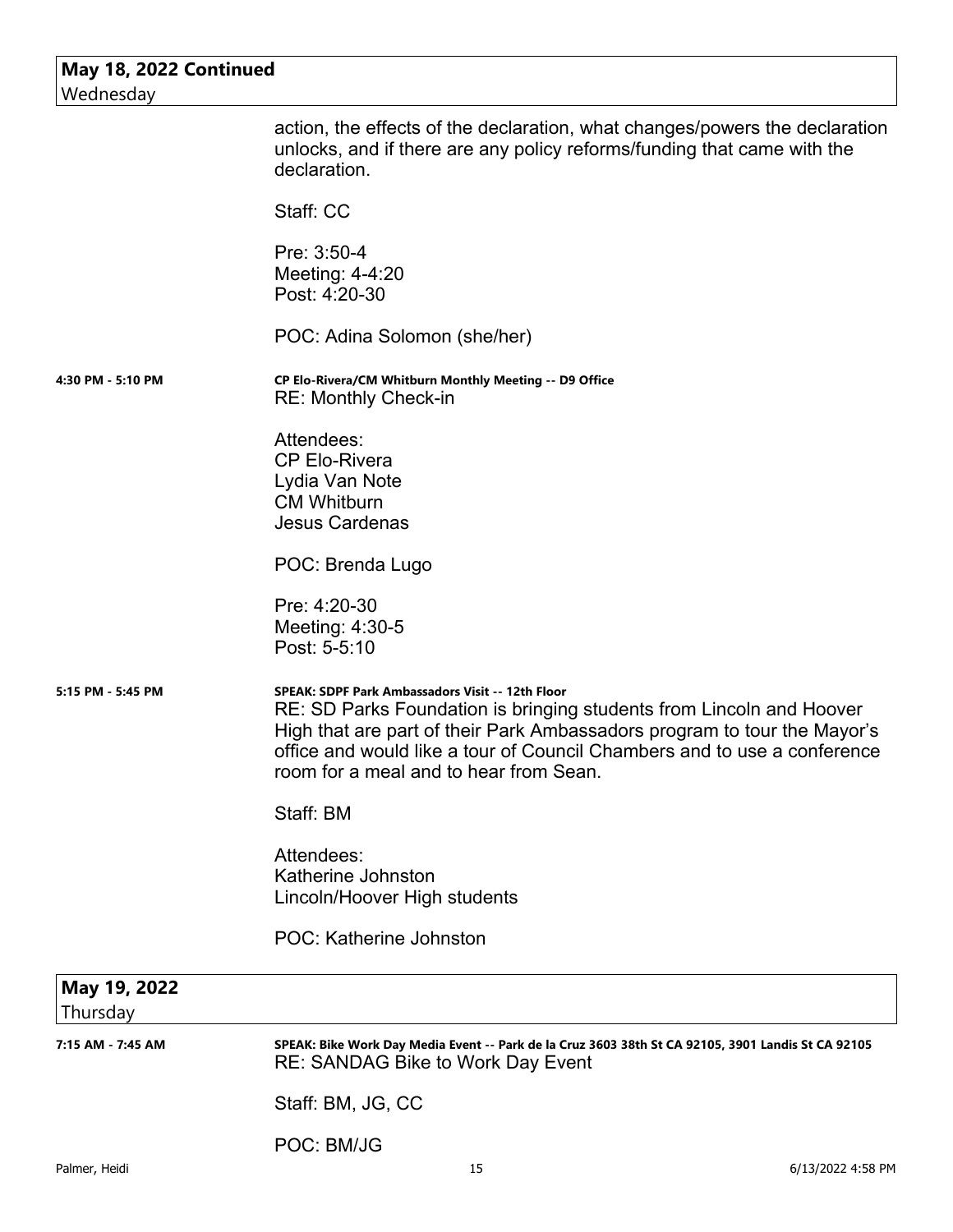| May 19, 2022 Continued |                                                                                                                                                                                                                                                                                                                                                                                                                                                                                                                    |
|------------------------|--------------------------------------------------------------------------------------------------------------------------------------------------------------------------------------------------------------------------------------------------------------------------------------------------------------------------------------------------------------------------------------------------------------------------------------------------------------------------------------------------------------------|
| Thursday               |                                                                                                                                                                                                                                                                                                                                                                                                                                                                                                                    |
| 7:45 AM - 9:15 AM      | Bike to Work D9 Ride -- Park de la Cruz 3603 38th St CA 92105, 3901 Landis St 92105<br><b>RE: SANDAG Bike to Work Day</b>                                                                                                                                                                                                                                                                                                                                                                                          |
|                        | Staff: All welcome BD, BM, BW, HL, HP, JG, MO                                                                                                                                                                                                                                                                                                                                                                                                                                                                      |
|                        | POC: BM/JG                                                                                                                                                                                                                                                                                                                                                                                                                                                                                                         |
| 9:15 AM - 9:30 AM      | Council President Elo-Rivera- Briefing for May 24, 2022 City Council Meeting -- Microsoft Teams Meeting<br>RE: Briefing regarding the Resolutions approving Amendments to the<br>Memoranda of Understanding (MOU) between the City and the San Diego<br>Municipal Employees Association (MEA); and the American Federation of<br>State, County, and Municipal Employees, AFL-CIO, Local 127 regarding<br>Temporary "D" Mileage Reimbursement Rates, which are docked for the<br>May 24, 2022 City Council Meeting. |
| 9:30 AM - 10:00 AM     | <b>CP/CAO Weekly Briefing -- Microsoft Teams Meeting</b>                                                                                                                                                                                                                                                                                                                                                                                                                                                           |
| 10:15 AM - 10:45 AM    | D9 Media Availability -- Zoom or 13th Floor                                                                                                                                                                                                                                                                                                                                                                                                                                                                        |
| 11:00 AM - 11:30 AM    | <b>CA Elliott-CP Elo-Rivera -- Microsoft Teams Meeting</b>                                                                                                                                                                                                                                                                                                                                                                                                                                                         |
| 11:30 AM - 12:00 PM    | SDHC -- Zoom<br><b>RE: Housing Stability Fund proposal</b>                                                                                                                                                                                                                                                                                                                                                                                                                                                         |
|                        | Staff: BW, LVN                                                                                                                                                                                                                                                                                                                                                                                                                                                                                                     |
|                        | Attendees:<br><b>Jeff Davis</b><br><b>Molly Chase</b>                                                                                                                                                                                                                                                                                                                                                                                                                                                              |
|                        | Pre: None<br>Meeting: 11:30-12<br>Post: None                                                                                                                                                                                                                                                                                                                                                                                                                                                                       |
|                        | <b>POC: Mercy A Maestre</b>                                                                                                                                                                                                                                                                                                                                                                                                                                                                                        |
| 12:00 PM - 1:00 PM     | <b>Docket Briefing -- Microsoft Teams Meeting</b>                                                                                                                                                                                                                                                                                                                                                                                                                                                                  |
| 1:00 PM - 1:30 PM      | Weekly IBA Meeting -- D9 Office/Microsoft Teams Meeting                                                                                                                                                                                                                                                                                                                                                                                                                                                            |
| 1:30 PM - 1:50 PM      | <b>Internal Meeting -- Sean's Office/Microsoft Teams Meeting</b>                                                                                                                                                                                                                                                                                                                                                                                                                                                   |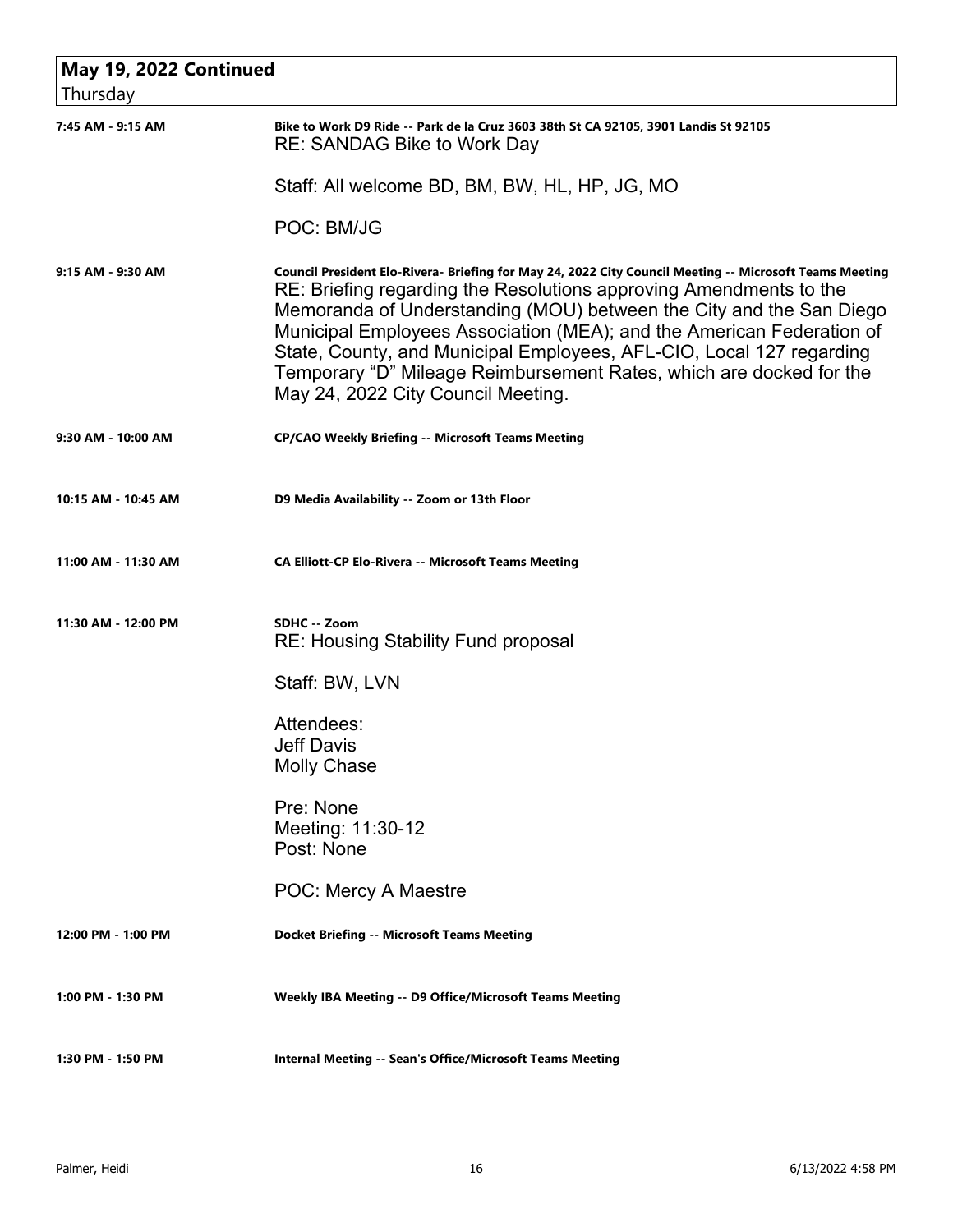| May 19, 2022 Continued |                                                                                                                                                                                                                                                                                                                                                                                                                                                          |
|------------------------|----------------------------------------------------------------------------------------------------------------------------------------------------------------------------------------------------------------------------------------------------------------------------------------------------------------------------------------------------------------------------------------------------------------------------------------------------------|
| Thursday               |                                                                                                                                                                                                                                                                                                                                                                                                                                                          |
| 2:00 PM - 5:00 PM      | <b>BRC</b> -- Chambers<br>RE: FY23 May Revise and FY22 Third Quarter Budget Monitoring Report                                                                                                                                                                                                                                                                                                                                                            |
| 6:00 PM - 6:30 PM      | SPEAK: Castle Neighborhood Association -- Nhu Lai Buddhist Temple 3340 Central Ave, San Diego CA<br>92105<br>RE: Update on 2022 priorities, as well as general City and D9 efforts<br>Staff: FP, MO-opt<br>POC: James Sosa                                                                                                                                                                                                                               |
| 7:00 PM - 9:30 PM      | SD La Raza Public Benefit Fund Launch Event -- ReBru Spirits 1735 National Ave, San Diego CA 92113<br>RE: Celebrate new beginnings with launch of new Public Benefit Fund, the<br>program Arm of SDLRLA. Meet the 501c3 Public Benefit Board. San Diego<br>La Raza Lawyers Association Public Benefits Fund is dedicated to<br>promoting justice, equality, and the empowerment of the San Diego Latinx<br>and diverse communities.<br>Staff/Guest: Ang? |
| May 20, 2022           |                                                                                                                                                                                                                                                                                                                                                                                                                                                          |

| Friday              |                                                                                                                                                                                                                                                                                                                                                                                          |
|---------------------|------------------------------------------------------------------------------------------------------------------------------------------------------------------------------------------------------------------------------------------------------------------------------------------------------------------------------------------------------------------------------------------|
| 7:45 AM - 8:45 AM   | Quarterly 1:1- Coffee w CP Elo-Rivera -- Pappalecco Kensington 4202 Adams Ave, San Diego CA 92116<br>MTG approved- new date confirmed 5/4/22 HP-LC                                                                                                                                                                                                                                       |
| 8:55 AM - 9:45 AM   | Office Hours- Southeastern -- Zoom only<br>RE: 9:00 Virtual Juan Cruz, Mt Hope issues: non-paved alleys, street<br>lights, general safety concerns<br>9:20 Virtual: John Rotsart and Randy Randant                                                                                                                                                                                       |
| 10:00 AM - 11:00 AM | SPEAK: City Heights Pool Grand Re-Opening Ceremony -- City Heights Swim Center 4380 Landis St. San<br><b>Diego CA 92105</b><br>RE: Planning a pool reopening ceremony at the City Heights Swim Center<br>and would love CP to help cut the ribbon and say a few words about the<br>significance of the pool that has been closed since 2018 after a major<br>design flaw was discovered. |
|                     | Staff: CC pending others                                                                                                                                                                                                                                                                                                                                                                 |
|                     | Other attendees: MTG                                                                                                                                                                                                                                                                                                                                                                     |
|                     | <b>POC: Courtney Pittam</b>                                                                                                                                                                                                                                                                                                                                                              |
| 12:00 PM - 1:30 PM  | Office Hours- Central -- City Heights Library/Zoom                                                                                                                                                                                                                                                                                                                                       |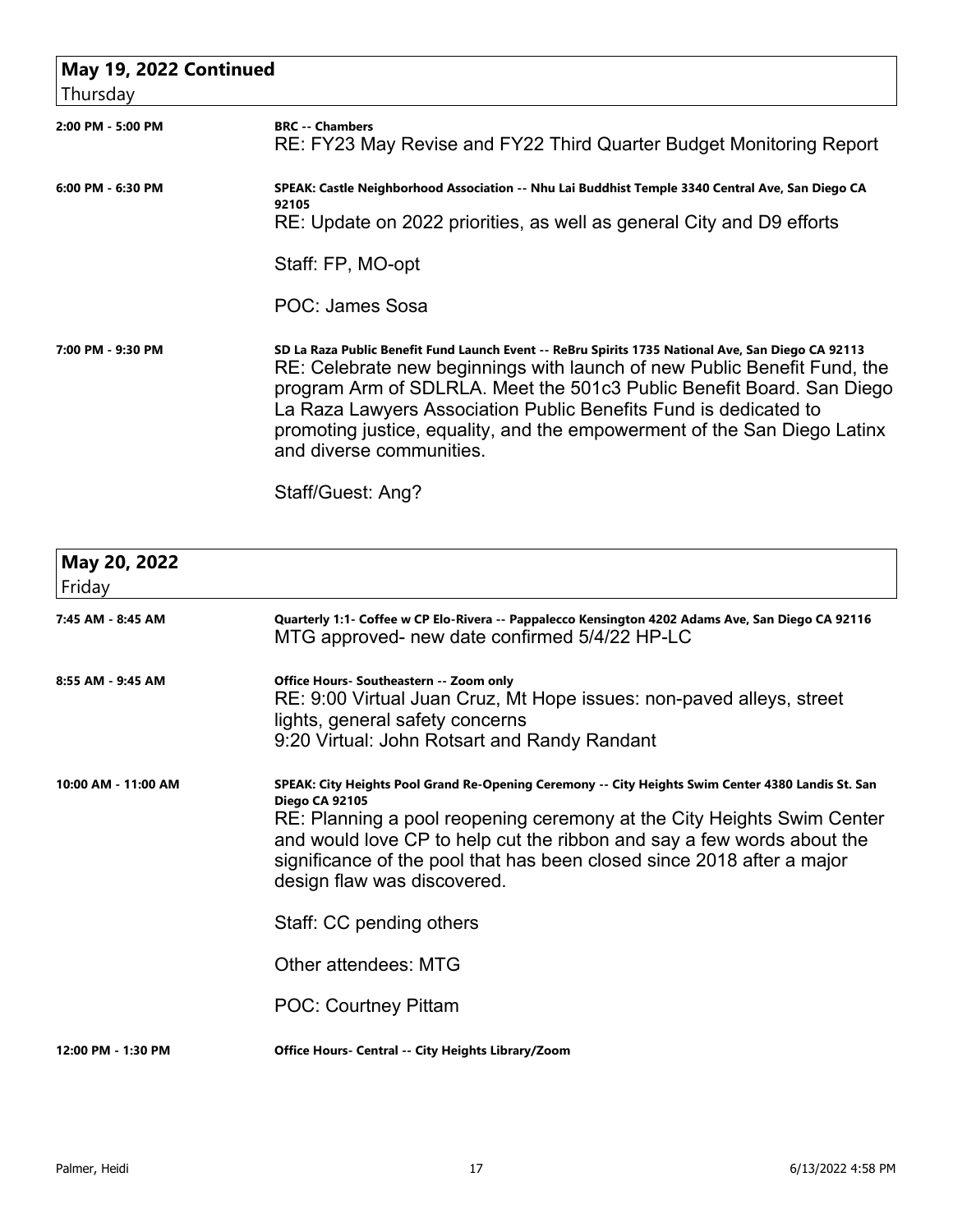| May 20, 2022 Continued   |                                                                                                                                    |
|--------------------------|------------------------------------------------------------------------------------------------------------------------------------|
| Friday                   |                                                                                                                                    |
| 2:15 PM - 2:45 PM        | Forward Docket Briefing -- Sean's Office/Microsoft Teams Meeting<br>RE: Review items for future dockets                            |
|                          | Staff: LVN, MR, HL, CC                                                                                                             |
| 2:45 PM - 4:15 PM        | Monthly w Mayor Todd Gloria -- Sean's/Mayor's Office<br><b>RE: Monthly Check-in</b>                                                |
|                          | Staff: LVN                                                                                                                         |
|                          | Attendees:<br><b>MTG</b><br>Paola<br>Javier<br>Jessica                                                                             |
|                          | Pre: 2:45-3 Sean's office<br>Meeting: 3-3:45 Mayor's Office<br>Post: 3:45-4:05 Sean's Office                                       |
|                          | <b>POC: Michelle Porras</b>                                                                                                        |
| 4:15 PM - 4:45 PM        | <b>Internal Meeting -- Microsoft Teams Meeting/Sean's Office</b>                                                                   |
| May 21, 2022<br>Saturday |                                                                                                                                    |
| 8:00 AM - 8:30 AM        | SPEAK: Ridgeview Community Cleanup (7-11) -- 2614 Baily Ave SD 92105<br>RE: Drop by event to give welcoming and thank you remarks  |
|                          | Staff: MZ                                                                                                                          |
| 9:00 AM - 10:30 AM       | <b>P/DNS</b>                                                                                                                       |
| 11:00 AM - 12:30 PM      | SPEAK: D9 Budget Forum w IBA -- College-Rolando Library. 6600 Montezuma Rd San Diego CA 92115<br>RE: D9 Budget Forum w IBA         |
|                          | Staff: MO, FP, BW, BM, BD all other optional                                                                                       |
| $6:00$ PM - $8:00$ PM    | Bubble Up Gala -- Park Hyatt Aviara Resort 7100 Aviara Resort Dr, Carlsbad CA 92011<br>RE: Ocean Discovery Institute's Annual Gala |
|                          | <b>Staff/Guest: LVN</b>                                                                                                            |
|                          | POC: Anne Correia                                                                                                                  |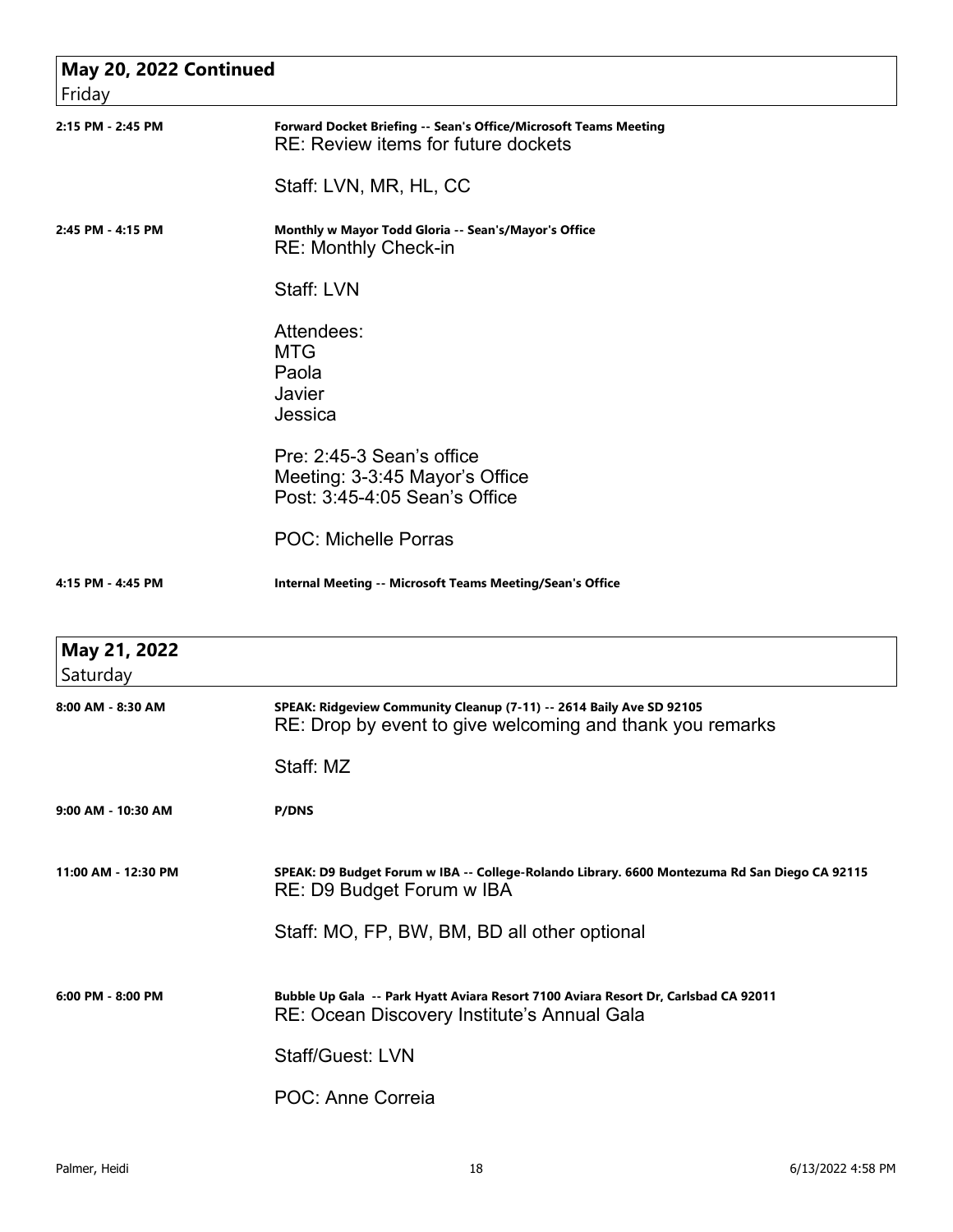| May 22, 2022<br>Sunday |                                                                                                                                        |
|------------------------|----------------------------------------------------------------------------------------------------------------------------------------|
| 8:15 AM - 9:30 AM      | SPEAK: Clearity Celebration Walk -- Liberty Station NTC Park 2455 Cushing Rd, San Diego 92106<br>RE: Hosting first LIVE community walk |
|                        | Staff/Guest: HP, Lexi welcome                                                                                                          |
|                        | Other attendees: Clarity and Scripps Health leadership                                                                                 |
|                        | POC: Lorena Gurule-Montes, MSW                                                                                                         |
| 1:10 PM - 1:40 PM      | SPEAK: Interview w CBS8 -- Teams/Zoom<br><b>RE: Eviction Moratorium</b>                                                                |
|                        | Staff: CC                                                                                                                              |
|                        | Reporter: Brian White                                                                                                                  |
|                        | Pre: 1:10-15 Teams<br>Meeting: 1:15-30 Zoom<br>Post: 1:30-35 Teams                                                                     |
| 4:00 PM - 5:00 PM      | SPEAK: Girls Empowerment Camp -- SDFD Training Facility 2580 McCain Rd<br>RE: Provide brief remarks at the closing event               |
|                        | Staff: FP at event, CC-TPs, BM- Comms FYI                                                                                              |
|                        | <b>Other attendees: MTG</b>                                                                                                            |
|                        | <b>POC: Yolanda Kelly for Chief Stowell</b>                                                                                            |
| May 23, 2022<br>Monday |                                                                                                                                        |
| 9:40 AM - 10:40 AM     | Navy Region Southwest Change of Command Ceremony-VRC -- 30 Hangar Building 525 Naval Air Station                                       |
|                        | North Island<br>RE: Commander Navy Region Southwest invites you to the Change of<br><b>Command Ceremony</b>                            |
|                        | Staff: BD                                                                                                                              |
|                        | Other attendees: MTG                                                                                                                   |
|                        | POC: Giralmo. Sonja S                                                                                                                  |
| 11:00 AM - 11:30 AM    | <b>Internal Meeting -- Microsoft Teams Meeting</b>                                                                                     |
| 11:30 AM - 12:00 PM    | <b>Council Prep -- Sean's Office/Microsoft Teams Meeting</b>                                                                           |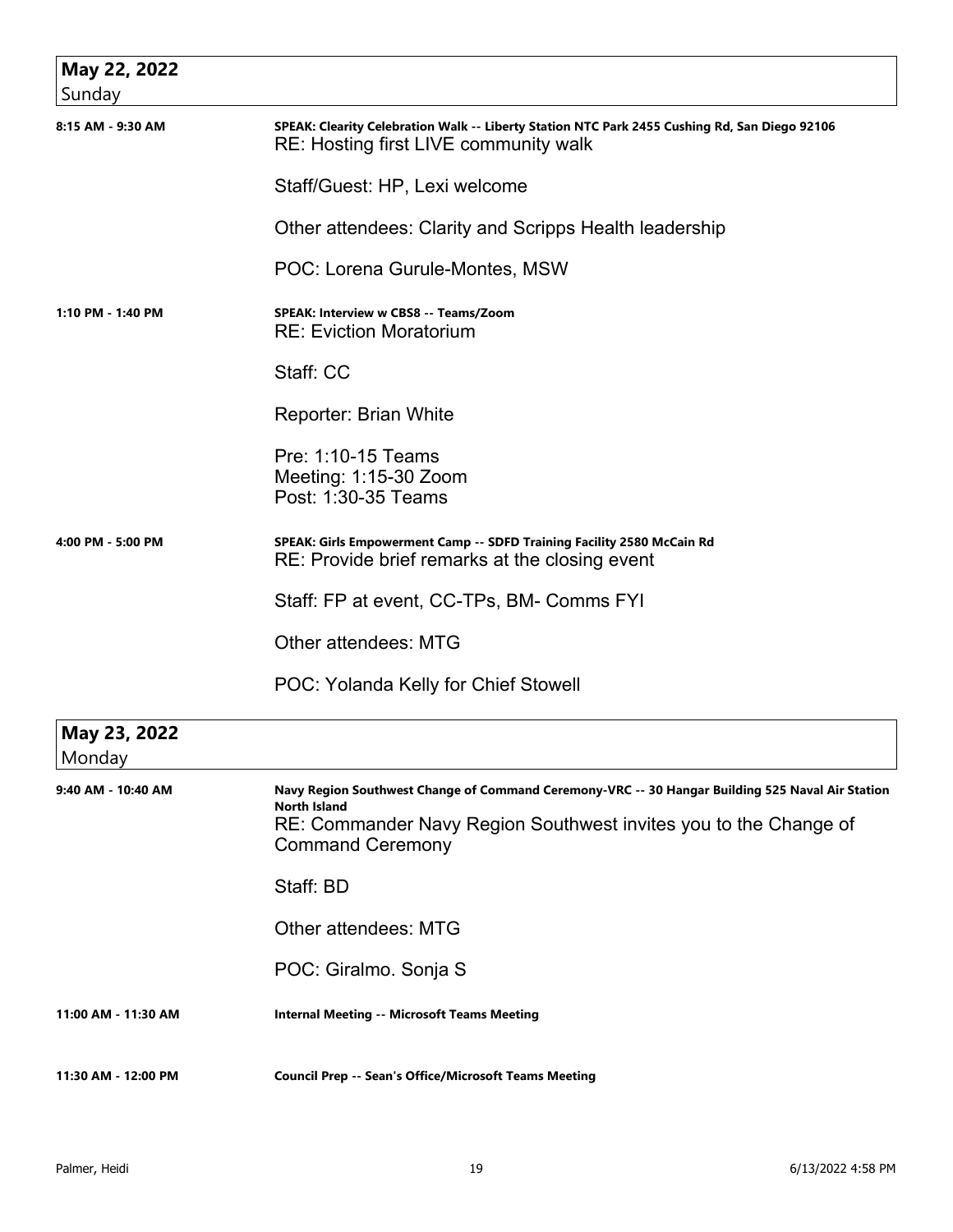| May 23, 2022 Continued  |                                                                                                                                                                                                               |  |
|-------------------------|---------------------------------------------------------------------------------------------------------------------------------------------------------------------------------------------------------------|--|
| Monday                  |                                                                                                                                                                                                               |  |
| 12:00 PM - 4:00 PM      | <b>Council -- Chambers</b>                                                                                                                                                                                    |  |
|                         |                                                                                                                                                                                                               |  |
| 6:20 PM - 6:50 PM       | Interview w/ KUSI -- Microsoft Teams Meeting/Zoom<br><b>RE: Eviction Moratorium</b>                                                                                                                           |  |
|                         | Staff: CC                                                                                                                                                                                                     |  |
|                         | <b>Reporter: Ginger Jeffries</b>                                                                                                                                                                              |  |
|                         | Pre: 6:20-28<br>Meeting: Log-in 6:28, Interview 6:35<br>Post: 6:45-50                                                                                                                                         |  |
|                         | POC: CC                                                                                                                                                                                                       |  |
| May 24, 2022<br>Tuesday |                                                                                                                                                                                                               |  |
| 8:30 AM - 9:00 AM       | SPEAK Press Conference w/ MTG -- Southcrest Recreation Center (40th an Z) 4149 Newton Ave San Diego<br>CA 92113<br>RE: To highlight the climate-related investments in the Mayor's proposed<br>FY 2023 budget |  |
|                         | Staff: CC, BD-TPs as needed, BM-Comms FYI                                                                                                                                                                     |  |
|                         | Other Attendees: MTG, LaCava, Alyssa Muto                                                                                                                                                                     |  |
|                         | <b>POC: Dave Rolland</b>                                                                                                                                                                                      |  |
| 9:30 AM - 10:00 AM      | <b>Council Prep -- Sean's Office/Microsoft Teams Meeting</b>                                                                                                                                                  |  |
| 10:00 AM - 11:00 AM     | <b>Council/HA -- Chambers</b>                                                                                                                                                                                 |  |
| 11:00 AM - 1:00 PM      | <b>Closed Session (updated) -- Zoom</b>                                                                                                                                                                       |  |
| 1:20 PM - 1:50 PM       | <b>Budget Briefing -- Microsoft Teams Meeting</b>                                                                                                                                                             |  |
| 1:50 PM - 2:00 PM       | <b>Council Prep -- Sean's Office/Microsoft Teams Meeting</b>                                                                                                                                                  |  |
| 2:00 PM - 5:00 PM       | <b>Council/HA/PFA -- Chambers</b>                                                                                                                                                                             |  |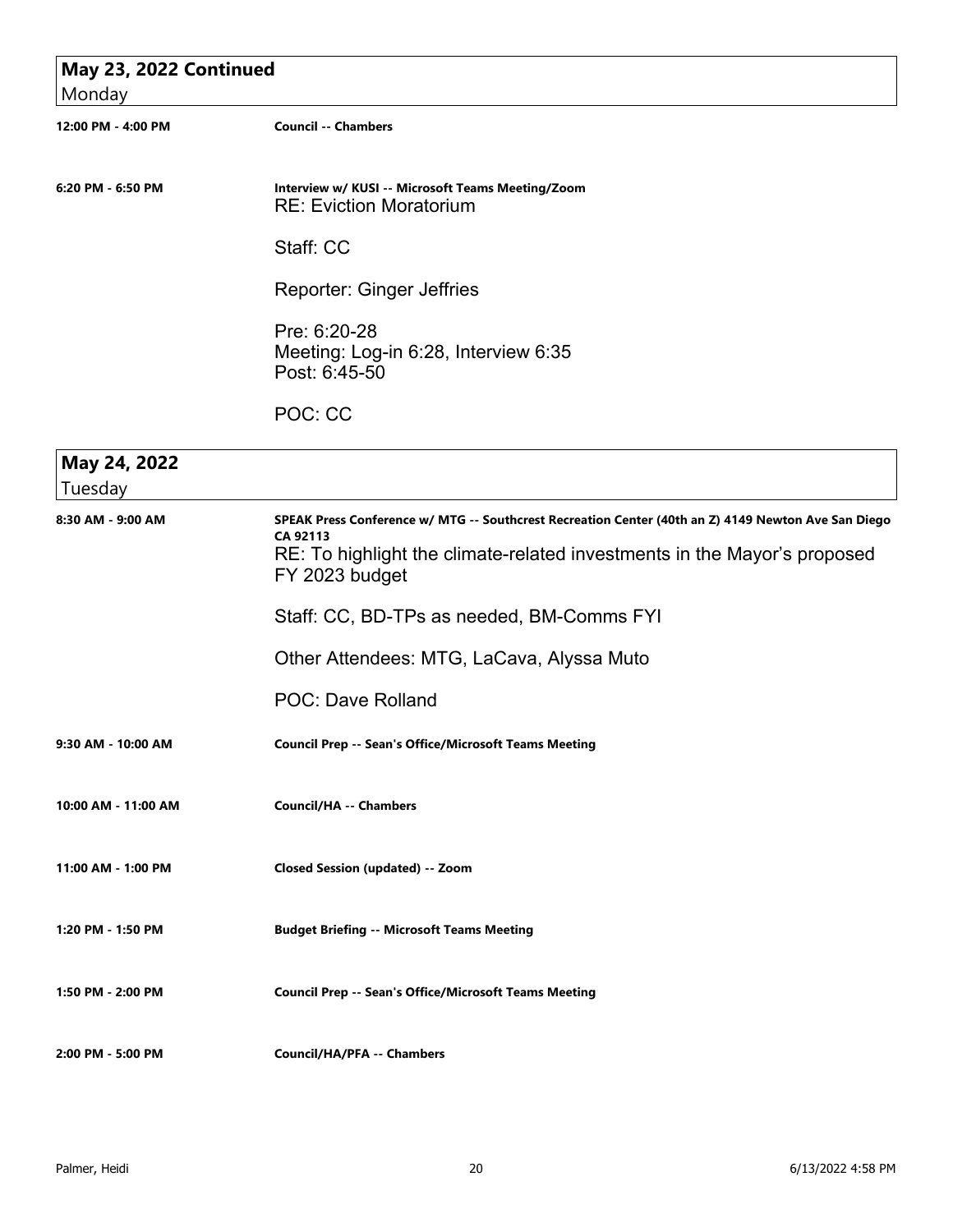| May 25, 2022        |                                                                                                                                                                                                                                                                                                                                                                                                                                                                                                                               |
|---------------------|-------------------------------------------------------------------------------------------------------------------------------------------------------------------------------------------------------------------------------------------------------------------------------------------------------------------------------------------------------------------------------------------------------------------------------------------------------------------------------------------------------------------------------|
| Wednesday           |                                                                                                                                                                                                                                                                                                                                                                                                                                                                                                                               |
| 7:30 AM - 8:30 AM   | Breakfast- CP Elo-Rivera/Matt Vespi -- Blue Bottle<br>POC: Matt Vespi                                                                                                                                                                                                                                                                                                                                                                                                                                                         |
| 8:30 AM - 8:55 AM   | <b>MTS/SANDAG Briefing -- Microsoft Teams Meeting</b>                                                                                                                                                                                                                                                                                                                                                                                                                                                                         |
| 9:00 AM - 12:00 PM  | <b>BUDGET -- Chambers</b>                                                                                                                                                                                                                                                                                                                                                                                                                                                                                                     |
| 12:15 PM - 12:50 PM | Bi-Weekly: Mayor's Homeless Update -- Conf cab 11 large<br>Staff: BW                                                                                                                                                                                                                                                                                                                                                                                                                                                          |
|                     | Attendees:<br><b>MTG</b><br>Paola<br><b>Nick</b><br>Matt Y<br>Hafsa<br><b>Chief Nisleit</b><br><b>CAPT Takeuchi</b><br><b>Asst Chief Bernie Colon</b><br><b>SDHC- Rick Gentry</b><br><b>SDHC-Lisa Jones</b><br><b>SDHC- Jonathan Herrera</b><br>Kirby Brady<br>Alex Hempton<br><b>Michelle Garland</b><br><b>Rene Robertson</b><br><b>Jeff Sturak-FYI</b><br><b>Heather Ferbert</b><br><b>Ashley Bailey</b><br>Sarah Jarman<br>Dave Rolland<br>Jessica- optional<br><b>James Carter</b><br>Sarah Ferry<br><b>Naveed Haris</b> |
| 1:00 PM - 3:00 PM   | FW: MTS Taxicab Administration Committee (TAC) -- Zoom<br>RE: MTS Taxicab Administration Committee (TAC)                                                                                                                                                                                                                                                                                                                                                                                                                      |
| 3:00 PM - 3:30 PM   | Weekly IBA Meeting -- D9 Office/Microsoft Teams Meeting                                                                                                                                                                                                                                                                                                                                                                                                                                                                       |
| 3:30 PM - 4:00 PM   | <b>Internal Meeting -- Microsoft Teams Meeting</b><br>RE: Budget Memo Check-in                                                                                                                                                                                                                                                                                                                                                                                                                                                |
| 5:30 PM - 6:30 PM   | CACPB Community Plan Update Committee -- College Area Business District Office 4704 College Ave San<br>Diego CA 92115<br><b>RE: College Area Community Plan</b>                                                                                                                                                                                                                                                                                                                                                               |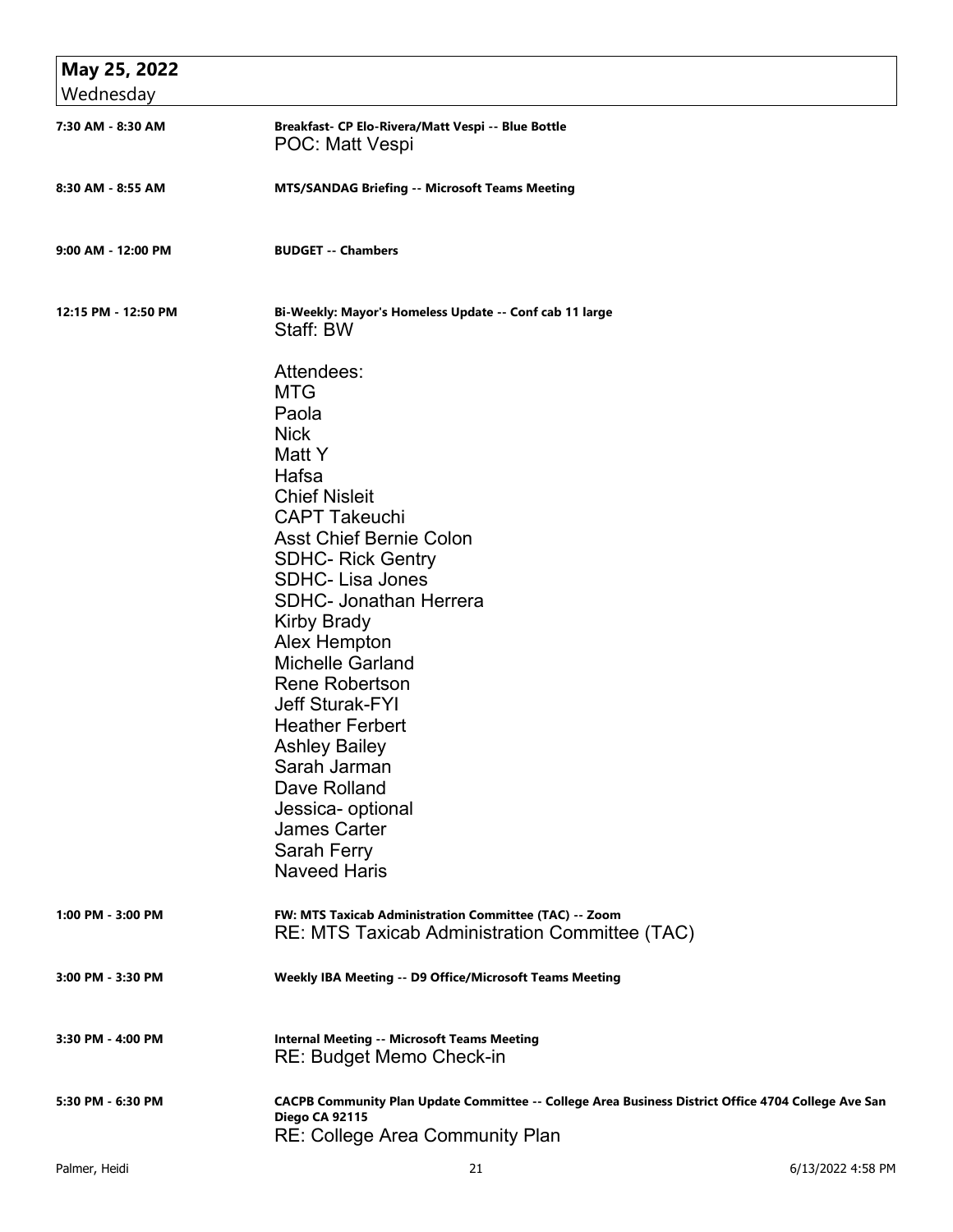|                          | Staff: JN, MO                                                                                                                                                                                |
|--------------------------|----------------------------------------------------------------------------------------------------------------------------------------------------------------------------------------------|
|                          | Other attendees: Planning Dept (virtual) and College Area Residents                                                                                                                          |
|                          | POC: JN/MO                                                                                                                                                                                   |
| May 26, 2022<br>Thursday |                                                                                                                                                                                              |
| 8:30 AM - 5:00 PM        | SANDAG Board Retreat/Workshop -- La Atalaya Theater inside the Mingei International Museum within<br><b>Balboa Park</b><br>Staff: JG                                                         |
| 5:30 PM - 6:30 PM        | SPEAK: Corridor Neighborhood Association -- 3554 Polk Ave San Diego CA 92104<br>RE: Monthly Corridor Association Meeting-concerns with the recent<br>shooting and arson fire in neighborhood |
|                          | Staff: BM, CC- TPs as needed, MO-opt                                                                                                                                                         |
|                          | POC: BM                                                                                                                                                                                      |
| May 27, 2022<br>Friday   |                                                                                                                                                                                              |
| 8:00 AM - 8:30 AM        | <b>CP/CAO Weekly Briefing -- Microsoft Teams Meeting</b>                                                                                                                                     |
| 9:00 AM - 12:00 PM       | SANDAG Board Meeting -- SANDAG Board Room/Zoom<br><b>POC: Francesca Webb</b>                                                                                                                 |
| 12:00 PM - 12:30 PM      | <b>CM Cate -- D6 Office</b><br>POC: HP or Libie                                                                                                                                              |
| 12:50 PM - 1:50 PM       | CP Elo-Rivera/CM Moreno Monthly Meeting -- Zoom<br><b>RE: Monthly Check-in</b>                                                                                                               |
|                          | Attendees:<br><b>CP Elo-Rivera</b><br>Lydia Van Note<br><b>CM Moreno</b><br><b>Travis Knowles</b>                                                                                            |
|                          | POC: Patty Trahin or Heidi Palmer                                                                                                                                                            |
|                          | Pre: 12:50-1<br>Meeting: 1-1:30<br>Post: 1:30-40                                                                                                                                             |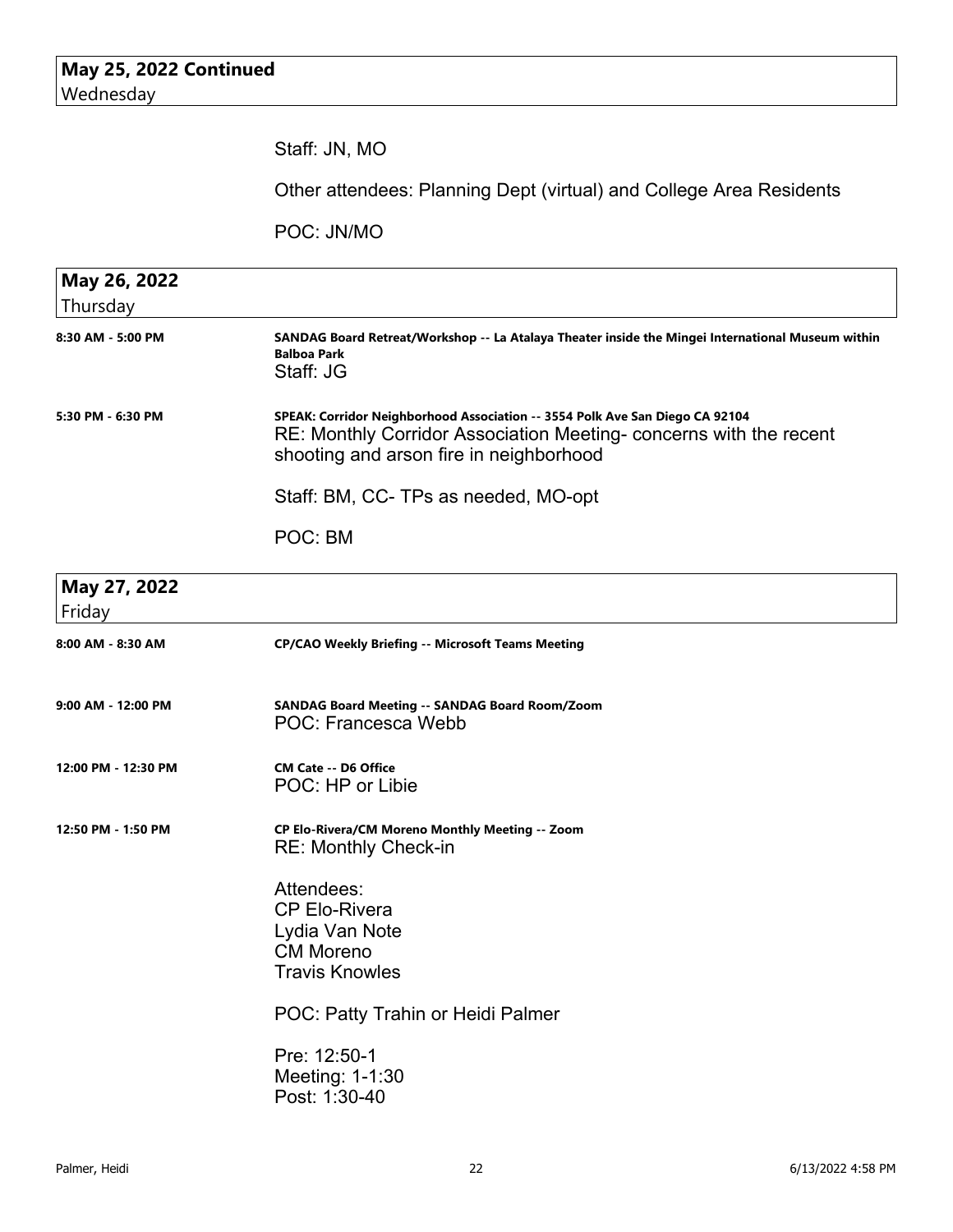| May 27, 2022 Continued<br>Friday |                                                                                                                                                                                                                                                                                                                                                                                                                                                                                                                                                                                                                                                                                                                                              |
|----------------------------------|----------------------------------------------------------------------------------------------------------------------------------------------------------------------------------------------------------------------------------------------------------------------------------------------------------------------------------------------------------------------------------------------------------------------------------------------------------------------------------------------------------------------------------------------------------------------------------------------------------------------------------------------------------------------------------------------------------------------------------------------|
| 2:00 PM - 2:30 PM                | <b>Scheduling w/ Sean -- Microsoft Teams Meeting</b>                                                                                                                                                                                                                                                                                                                                                                                                                                                                                                                                                                                                                                                                                         |
| 2:30 PM - 3:00 PM                | Forward Docket Briefing -- Sean's Office/Microsoft Teams<br>RE: Review items for future dockets                                                                                                                                                                                                                                                                                                                                                                                                                                                                                                                                                                                                                                              |
|                                  | Staff: LVN, MR, HL, CC                                                                                                                                                                                                                                                                                                                                                                                                                                                                                                                                                                                                                                                                                                                       |
| May 30, 2022<br>Monday           |                                                                                                                                                                                                                                                                                                                                                                                                                                                                                                                                                                                                                                                                                                                                              |
| 5:15 AM - 6:15 AM                | 2022 TruMemorial Sunrise Reflection -- Fort Rosecrans National Cemetery<br>RE: We are inviting you, as a leader in our San Diego community, to start<br>your Memorial Day with us for a period of reflection. No matter the level at<br>which you serve, we all see the military community here. If you're an<br>elected official in our region, you represent someone who is willing to risk<br>their life fighting for our nation. The event occurs at Sunrise on Memorial<br>Day. We have ordered 5 wreaths which we will be distributing after our<br>short program (15 mins or less) featuring stories of those we've lost. This<br>year, we are going to be distributing several wreaths to graves of those we<br>lost in Afghanistan. |
|                                  | Staff: LVN                                                                                                                                                                                                                                                                                                                                                                                                                                                                                                                                                                                                                                                                                                                                   |
| 10:00 AM - 11:30 AM              | Kensington Memorial Day Parade -- Corner of Marlborough and Palisades<br>RE: Walk in the parade                                                                                                                                                                                                                                                                                                                                                                                                                                                                                                                                                                                                                                              |
|                                  | Staff/Guest: All Staff, CC/BM-Comms FYI, Ang/Lexi-opt, Interns-opt                                                                                                                                                                                                                                                                                                                                                                                                                                                                                                                                                                                                                                                                           |
|                                  | Other attendees:<br>Congressmember Sarah Jacobs<br>Assemblymember Chris Ward<br>Barbara Bry<br>Dan McAllister                                                                                                                                                                                                                                                                                                                                                                                                                                                                                                                                                                                                                                |
|                                  | POC: John C. Jensen                                                                                                                                                                                                                                                                                                                                                                                                                                                                                                                                                                                                                                                                                                                          |
| May 31, 2022<br>Tuesday          |                                                                                                                                                                                                                                                                                                                                                                                                                                                                                                                                                                                                                                                                                                                                              |
| 10:00 AM - 11:00 AM              | <b>Managers Check-in -- Microsoft Teams Meeting</b>                                                                                                                                                                                                                                                                                                                                                                                                                                                                                                                                                                                                                                                                                          |
| 11:30 AM - 12:00 PM              | Bi-Weekly PO Check-in -- Microsoft Teams Meeting<br>RE: Discuss People's Ordinance                                                                                                                                                                                                                                                                                                                                                                                                                                                                                                                                                                                                                                                           |
|                                  | Staff: LVN, BD, MR                                                                                                                                                                                                                                                                                                                                                                                                                                                                                                                                                                                                                                                                                                                           |